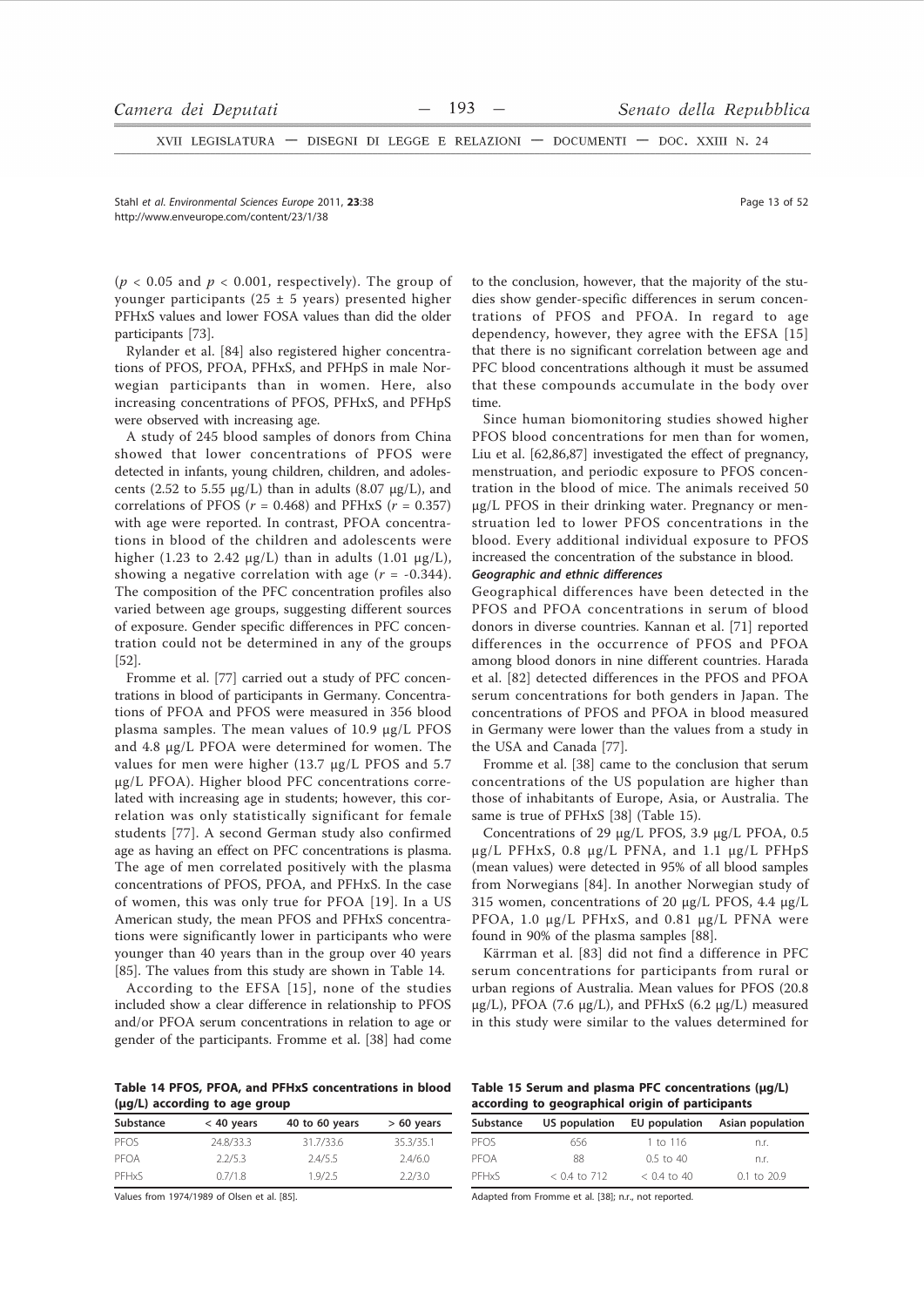XVII LEGISLATURA - DISEGNI DI LEGGE E RELAZIONI - DOCUMENTI - DOC. XXIII N. 24

Stabl et al Environmental Sciences Eurone 2011 23:38 http://www.enveurope.com/content/23/1/38

Page 14 of 52

serum concentrations in Europe and Asia, or higher, but lower than in the USA.

In an African study, concentrations of 1.6 µg/L PFOS, 1.3 μg/L PFOA, and 0.5 μg/L PFHxS were measured in the blood of mothers who were tested. Fifty eight percent of the PFOS molecules present were in the linear form. The highest PFC concentrations were detected in the blood of people from urban and semi-urban regions, which are areas with the highest quality of living conditions [89].

Hemat et al. [90] determined a lower internal PFC contamination of people in Afghanistan. PFOS concentrations of 0.21 to 11.8 µg/L were detected in blood, and PFOA and PFHxS concentrations were below the LOD of 0.5 µg/L. In drinking water, as well, PFOA or PFOS concentrations were not detected at levels above the LOD (0.03 and 0.015  $\mu$ g/L). The studies cited here are shown in Figure 2.

The study of Kannan et al. [71] in which samples were obtained from nine different countries showed differences in levels of PFOS in relation to the country of the donors. The US study [91] showed that non-Hispanic whites had statistically significantly higher concentrations of PFOS than both non-Hispanic blacks and Mexican Americans; Mexican Americans had statistically significantly lower concentrations than non-Hispanic blacks. Genetic variability, diet, lifestyle, or a combination of all these factors may contribute to the different patterns of human exposure to PFOS observed among the population groups [15].

## **Dietary influences**

A Swedish study in which samples of blood from 108 women were analyzed showed a correlation between increased consumption of predatory fish (pike, perch, zander) and PFOS concentration in the blood. This correlation could not, however, be shown for total fish consumption or for other groups of foodstuffs ([92] cited in EFSA [15]). A Polish study established a correlation between increased fish consumption and the highest serum concentrations measured in 45 test candidates for 10 fluorochemicals (including PFOS and PFOA) [93].

In a study of 60 participants in Norway, Rylander et al.[84] determined significantly lower concentrations of PFOS and PFOA in the blood of candidates who stated that they had consumed 150 g of vegetables and fruits per week over the past year. In contrast, an increase consumption of oily fish (150 g/week) led to significantly higher concentrations of these substances in the blood.

In another study, Rylander et al. [88] examined blood from 315 Norwegian women between the ages of 48 and 62 years. Participants who consumed larger

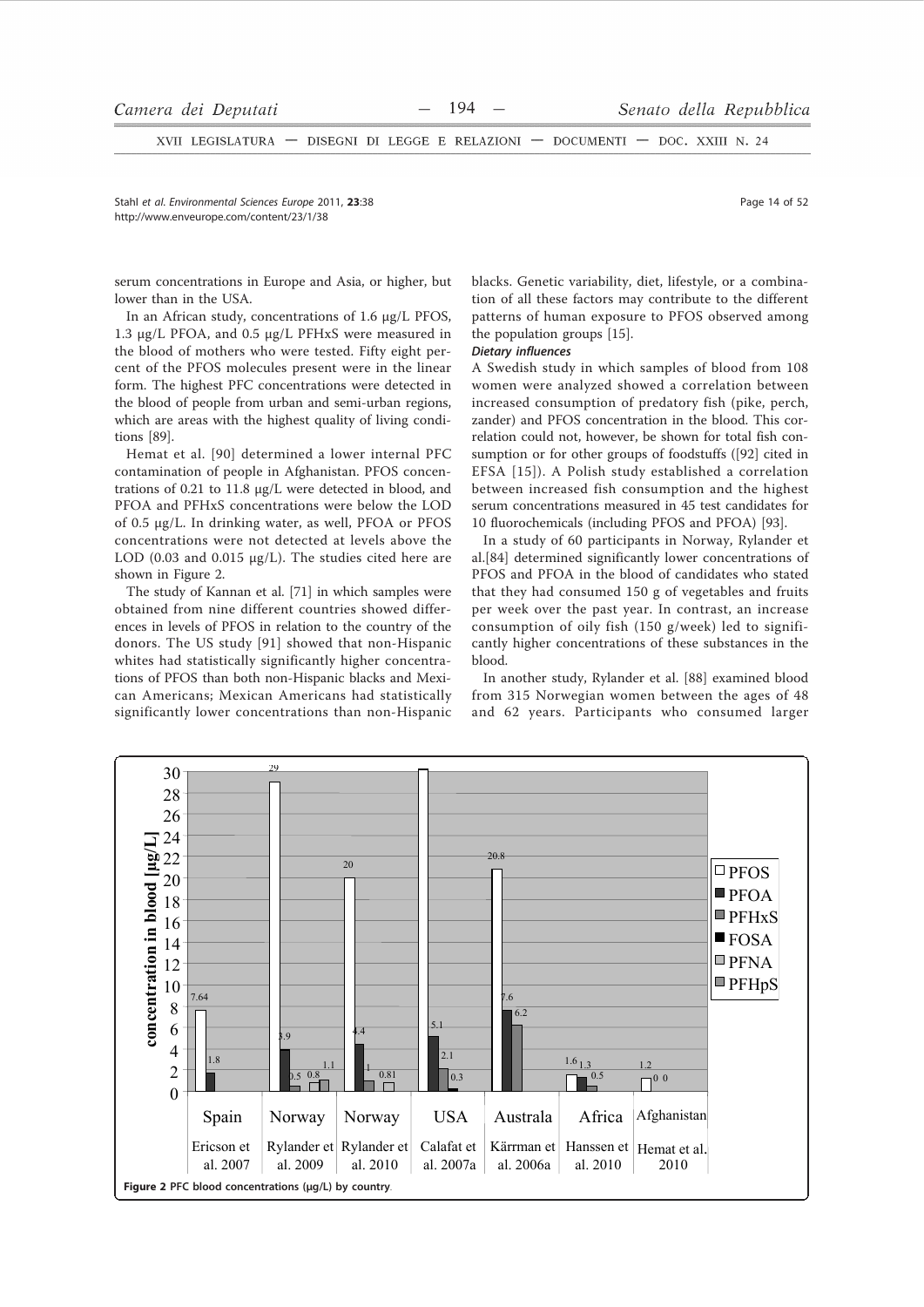XVII LEGISLATURA - DISEGNI DI LEGGE E RELAZIONI - DOCUMENTI - DOC. XXIII N. 24

Stahl et al Environmental Sciences Eurone 2011 23:38 http://www.enveurope.com/content/23/1/38

amounts of fish had higher PFOS, PFNA, and PFHxS concentrations in their blood than did younger women with larger households and a more western diet of rice, pasta, water, white and red meat, chocolate, snacks, and pastry. No specific cluster of foods could be correlated with higher PFOA blood concentrations [88].

## **Time trends**

A study of 178 US serum samples shows an increase in PFOS and PFOA concentrations between 1974 and 1989. The mean values of serum concentrations of PFOS, PFOA, and PFHxS from 1974 and 1989 are shown in Table 16. Serum samples collected in 2001 did not show any further increase in PFC concentrations  $[69, 85]$ .

A Japanese study established an increase in PFOS and PFOA concentrations in serum samples over the last 25 years. PFOS concentrations increased by a factor of 3, and PFOA concentrations by as much as a factor of 14  $[82]$ 

A continual increase in PFOA and PFOS over time was also shown in a Chinese study in which serum samples from 1987, 1990, 1999, and 2002 were analyzed [94]. The changes in serum concentrations over time as shown in this study are presented in Figure 3.

On the other hand, another study showed the decline of serum concentrations of PFOS by 32%, of PFOA by 25%, and of PFHxS by 10% (data from the NHANES from 1999 to 2000). These changes can probably be attributed to the change in production of PFOS and perfluorooctane sulfonylfluoride compounds. The PFNA concentrations increased by 100% [95]. These values are also shown in Table 16. The concentrations listed by Olsen [69,85] are mean values, while those from Calafat et al. [95] are geometric mean values, making a comparison of the results difficult or impossible.

Studies from the Sauerland region of Germany show constant PFOS and PFOA concentrations between 1997 and 2004; however, the plasma concentrations of PFHxS have risen continuously since 1977 [21].

Differences dependent upon the isomery of the compounds Studies have shown that the linear form of PFOS [L-PFOS] is more plentiful than the branched isomers in the human serum and plasma samples. L-PFOS was seen to account for 58% to 70% of the total PFOS in samples from Australia, 68% from Sweden, and 59% from the UK. The disparities are presumably the result

|  |  |  |  | Table 16 PFC concentration in blood (µg/L) by year |  |  |  |  |  |
|--|--|--|--|----------------------------------------------------|--|--|--|--|--|
|--|--|--|--|----------------------------------------------------|--|--|--|--|--|

| Substance | Olsen et al. [69,85] |       | Calafat et al. [95] |              |              |  |
|-----------|----------------------|-------|---------------------|--------------|--------------|--|
|           | 1974                 | 1989  | 2001                | 1999 to 2000 | 2003 to 2004 |  |
| PEOS      | 295                  | -34.7 | 358                 | 30.4         | 20.7         |  |
| PFOA      | 23                   | 56    | 4.7                 | 5.2          | 3.9          |  |
| PFHxS     | 16                   | 24    | 15                  | 21           | 19           |  |

of different sources of exposure in the various countries. For example, a standard PFOS product produced by electrochemical fluoridation [ECF] consists of 76% to 79% L-PFOS [72].

A study by De Silva and Mabury [96] showed that 98% of the PFOA in the serum of the participants was linear PFOA [L-PFOA], so only 2% was present in the branched form. The same is true of PFNA and PFUnA. A standard PFOA product produced by ECF consists of 80% L-PFOA. The high proportion of L-PFOA in serum can probably be attributed to the exposure and metabolism of FTOH and alkanes [38].

## **Toxicology of perfluorinated compounds Toxicokinetics of perfluorinated compounds** Uptake

Data from animal experiments show that PFC uptake can occur by oral, inhalation, or dermal exposure  $[97-102]$ .

Oral uptake of PFOS and PFOA results in rapid and almost complete assimilation. Ninety five percent of the radioactively labeled PFOS dose (4.3 mg/kg BW) and 93% of the labeled PFOA-dose (11 mg/kg BW) were resorbed by male rats within 24 h. The authors found 5% and 7% of the total radioactivity in feces and in the digestive tract and concluded that the remainder is the resorbed portion. These resorption data are from Gibson and Johnson [97] and were determined using <sup>14</sup>Clabeled PFOS and PFOA [17].

After 10 inhalations of 84 mg/m<sup>3</sup> APFO, a mean concentration of 108 mg/L was measured in the blood of male rats. The APFO blood concentration declined to 0.84 mg/L 84 days after the treatment [100].

Uptake via dermal exposition appears to be somewhat weaker [101]. A study by Kennedy [99] showed a dosedependent increase in blood concentration of organofluoro compounds in rats after dermal application of APFO. The subchronic dermal treatment with 2,000 mg APFO/kg resulted in blood concentrations of 118  $mg/I$ .

In rats, an uptake of 8:2 FTOH via the skin was relatively low. After 6 h of exposure, 37% of the substance evaporated or was removed by washing. The evaporated portion was trapped by a device attached to the skin and was consequently analyzed. The treated area of skin was washed with a soap-ethanol mixture, and the 8:2 FTOH concentration in the solvent was measured. In these experiments, a single 8:2 FTOH dose of 125 mg/ kg<sup>c</sup> in 0.5% methyl cellulose was applied. The 8:2 FTOH was labeled with  ${}^{14}C$  (3- ${}^{14}C$  8:2 FTOH) and applied to the shaved area of skin  $(10 \mu L/cm^2)$  [102].

# **Distribution**

PFOS and PFOA are weakly lipophilic, very water soluble, and bind preferentially to proteins. The principle

Page 15 of 52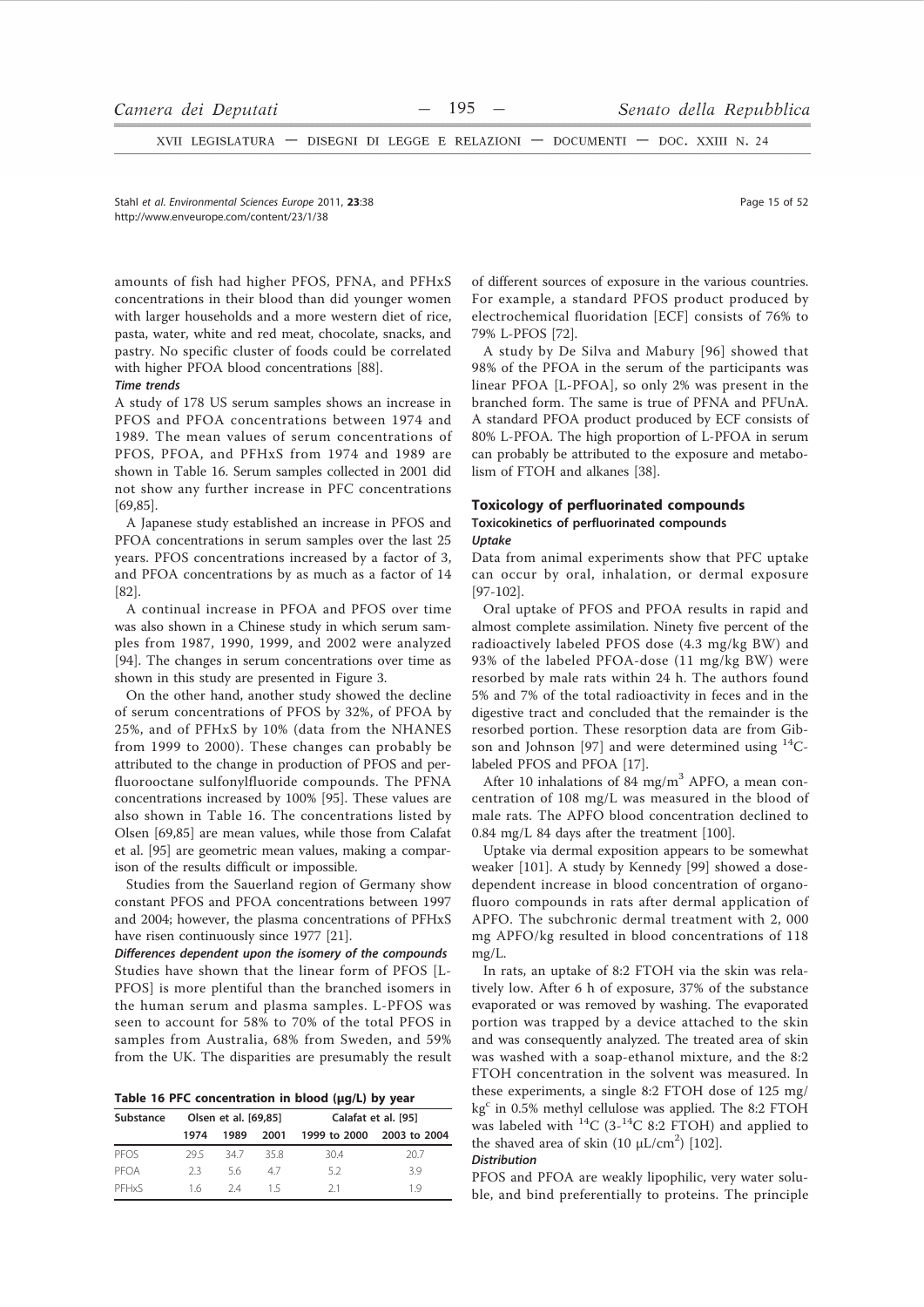XVII LEGISLATURA  $\hspace{0.05cm}$ DISEGNI DI LEGGE E RELAZIONI - DOCUMENTI - DOC. XXIII N. 24

Stabl et al Environmental Sciences Eurone 2011 23:38 http://www.enveurope.com/content/23/1/38



binding partner is albumin [61,103]; however, it also binds to  $\beta$ -lipoproteins or fatty acid binding proteins in the liver [L-FABP] [104].

Approximately 90% to 99% of the perfluoridated carboxylic acids in the blood are bound to serum albumin [103,105]. The chain length and the functional group of the PFCs have an influence on the preferential binding site and binding affinity [80]. PFCs have the same binding site and a similar affinity to serum albumin as fatty acids [80].

Qin et al. [106] used spectrometry to determine the influence of the length of the carbon chain of perfluorinated carboxylic acids on the binding to bovine serum albumin. They determined that the binding strength increased with the increasing chain length of the perfluorinated compound. The changes in enthalpy and entropy indicate that Van-der-Waals' forces and hydrogen bonds are the dominant intermolecular forces [106]. Bischel et al. [79] also confirmed the high affinity interactions between perfluorinated compounds and serum albumin, in particular at low molar ratios. PFOS and PFOA are primarily extracellular and accumulate primarily in the liver, blood serum, and kidneys. Small amounts of the substances are found in other tissues as well. According to studies by Austin et al. [107] and Seacat et al. [108], the liver to serum ratio for PFOS is about 2.5. PFOS and PFOA were also found primarily in the liver and kidneys of chickens [109] and Han et al. [110] found an active uptake mechanism for PFO (the anion of PFOA) in rat hepatocytes.

In addition, differences in distribution patterns may be dose dependent. In experiments with rats, Kudo et al. [111] found that 2 h after a single intravenous injection of low-dosage PFOA (0.041 mg/kg BW), a larger proportion of the substance is found in the liver (52%) than with a higher dosage  $(27\%$  for a dosage of 16.56 mg/kg BW). Apparently, PFOA is distributed to the blood or other tissues as soon as the level in the liver reaches 4 mg/kg. The study does not provide an immediate explanation of these results; however, a dose-dependent difference in intracellular distribution between the membrane fraction and the cytosol was observed for the two different dosages of 0.041 mg/kg BW and 4 mg/kg BW. Injection of the higher dosage resulted in PFOA primarily in the cytosolic fraction. If the liver concentration remained under 4 mg/kg, PFOA was found almost completely in the membrane fraction with a remainder of 3% in the cytosol. Kudo et al. [111] concluded that this indicates a preferred bond of PFOA to membrane components that are not unlimitedly available. As a consequence, higher dosages of PFOA are distributed in the blood or other tissues. Elimination via the bile rose with higher doses were administered, suggesting transport of unbound PFOA from the cytosolic fraction of the cell to the bile. A biliary elimination rate of 0.07 mL/hr/kg BW was determined<sup>d</sup>. The rate of elimination rose in a dose-dependent manner; however, the differences of the rates between the administered doses were not significant [111].

Tan et al. [112] discovered differences in distribution patterns dependent upon the perfluorinated compound,

Page 16 of 52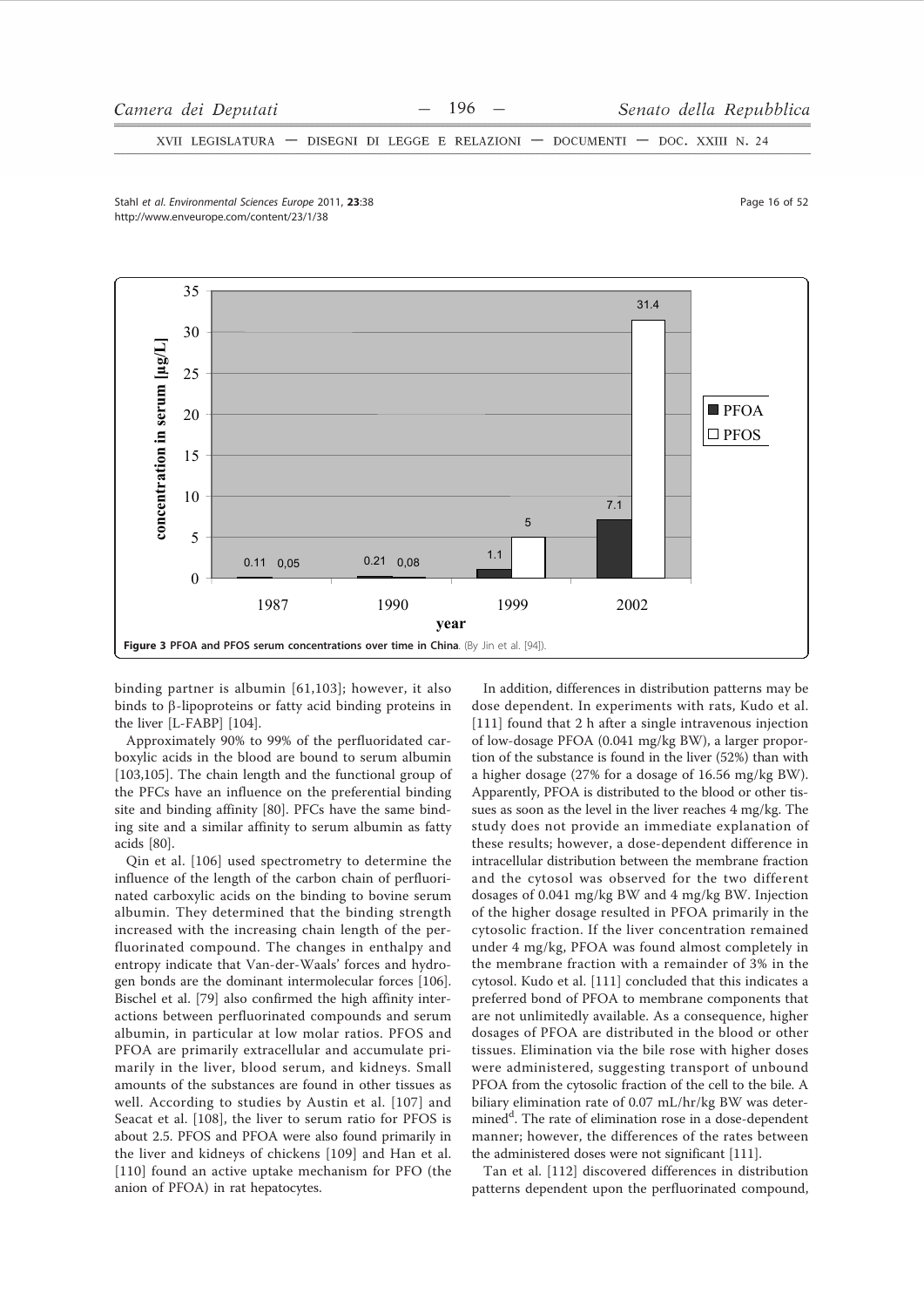XVII LEGISLATURA - DISEGNI DI LEGGE E RELAZIONI - DOCUMENTI - DOC. XXIII N. 24

Stahl et al. Environmental Sciences Europe 2011, 23:38 http://www.enveurope.com/content/23/1/38

species (rat or monkey), and gender. PFOS, probably because of its higher liver to blood distribution coefficient, seemed to remain in the tissue longer than PFOA. The maximal transport capacity of renal resorption in monkeys was 1, 500 times greater than that of rats, and the clearance of renal filtrate in the central compartment was about 10 times greater. Male rats showed a slower renal elimination of PFOA than female animals; however, low PFOA concentrations (< 0.1  $\mu$ g/mL) were eliminated at a similarly slow rate by females [112].

In addition, Liu et al. [113] studied age-dependent differences in the toxicokinetics of PFOS in mice. The concentrations and distribution ratios of PFOS in the blood. brain, and liver of mice after a single subcutaneous application of 50 mg PFOS/kg BW differed significantly between the individual postnatal developmental stages. With increasing age, the differences became more evident. Gender-specific differences were greater in older mice. A study demonstrated the following distribution pattern of FTOH:

Four to seven percent of the <sup>14</sup>C-labeled 8:2 FTOH was recovered in the tissue of rats 7 days after oral applications (125 mg/kg), principally in the fat, liver, thyroid, and adrenal tissues [102]. PFCs are also distributed in the milk and via the placenta, as described in the 'Pre- and postnatal exposures' section.

PFOS could also be detected in the livers of rat fetuses [114]. Additionally, on the basis of studies of rats, it was possible to estimate that the PFOA plasma concentration of the fetus amounts to half the steady state concentration in the plasma of the mother animal. In the transition of PFOA to the milk of the mother animal, the steady state concentration in the milk was 1/10 lower than the level in plasma ([58] cited in EFSA  $[15,115]$ ). Peng et al.  $[116]$  determined that the ratio of concentrations in the eggs of sturgeons to the concentration in the liver of the mother sturgeon was 0.79 for PFOA and 5.5 for perfluorotridecanoic acid.

Contamination with PFOA may have also resulted from corresponding precursor substances. It has, for example, been demonstrated that PFOA can be formed from FTOH [31,32]. Following a single dose of 30 mg/ kg BW 8:2 FTOH on the eighth gestational day [GD] (GD 8) in mice, the PFOA concentrations in the fetus rose from  $45 \pm 9$  µg/kg (GD 10) to  $140 \pm 32$  µg/kg (GD 18). Furthermore, PFNA was also detected at a concentration of 31  $\pm$  4 µg/kg (GD 18). For the mice that were not contaminated with 8:2 FTOH in utero, but rather through nursing, concentrations of  $57 \pm 11$ μg PFOA/L were detected on the third and  $58 \pm 3$  μg PFOA/L on the 15th day after birth. This indicates that the progeny became contaminated with PFOA by nursing from the mother animal that had been exposed to FTOH [117].

#### Metabolism

As far as it is known, PFOS and PFOA are not metabolized in mammals. Thus, PFOA is not subject to defluorination nor to phase-II metabolism of biotransformation [101]. According to Fromme et al. [2], only FTOH comes into question regarding metabolism.

For example, Fasano et al. [102] could detect glucuronide and glutathione conjugates in the bile as well as perfluorooctanoate and perfluorhexanoate in excrements and in the plasma of male and female rats that had received a single oral dose of 5 and 125 mg/kg  $^{14}C$ labeled 8:2 FTOH. This implies that FTOH is metabolized and that a removal of  $CF_2$  groups takes place.

Other studies have also shown possible formation of PFCA from FTOH [31,32,117]. It is generally assumed that oxidation of the alcohol group takes place to form fluorotelomer aldehyde, followed by oxidation to saturated fluorotelomer compounds (fluorotelomer saturated carboxylate [FTCA]). Butt et al. [118] examined in greater detail the biotransformation pathway for 8:2 FTOH in rainbow trout, in particular, from the metabolic intermediates 8:2 FTOH unsaturated carboxylate [FTUCA] and 7:3 FTOH saturated carboxylate [FTCA]. The authors administered these intermediates as well as 8:2 FTCA to the trout for 7 days and then identified the compound in the blood and liver for a further 10 days. Exposure to 7:3 FTCA resulted in lower concentrations of 7:3 FTUCA and perfluorohepatanoate (PFHpA) and did not result in an accumulation of PFOA. Furthermore, 8:2 FTCA and 8:2 FTUCA were generated. PFOA was formed when 8:2 FTCA and 8:2 FTUCA were administered. These results suggest a  $\beta$ -oxidation beginning with 8:2 FTUCA to 7:3 keto acid and 7:2 ketone for the PFOA formation [118].

The emerging metabolic products are often more toxic than the original substance itself. This was also shown for FTOH in a study by Martin et al. [119]. In tests in which isolated rat hepatocytes were incubated with FTOH of various chain lengths, the shortest (4:2 FTOH) and longest (8:2 FTOH) lengths showed a greater toxicity, in terms of the LC<sub>50</sub> than did, e.g., 6:2 FTOH.

Treatment with 8:2 FTOH led to a decline in glutathione [GSH] levels and an increase in protein carbonylation and lipid peroxidation. The addition of aminobenzotriazol, an inhibitor of cytochrome P450, diminished the cytotoxicity of all tested FTOH and decreased protein carbonylation and lipid peroxidation of 8:2 FTOH. Preincubating the hepatocytes with hydralazine or aminoguanidine (a carbonyl trap with nucleophilic amino groups that form adducts with aldehydes) also reduced the cytotoxicity of 8:2 FTOH. Likewise, a GSH-reactive  $\alpha/\beta$ -unsaturated acid which is a result from the metabolism proved more toxic than the corresponding FTOH compound. It can be concluded from

Page 17 of 52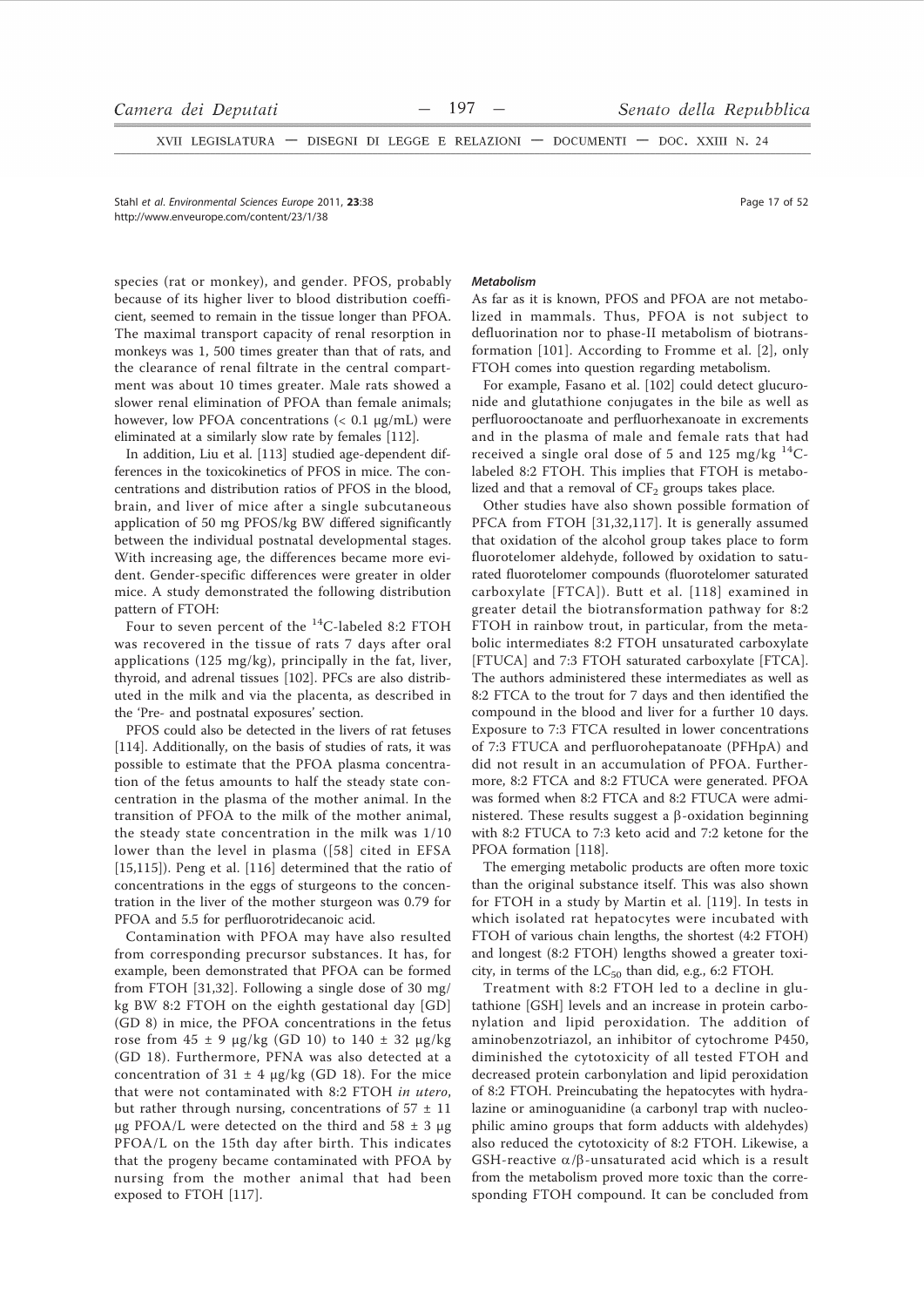XVII LEGISLATURA - DISEGNI DI LEGGE E RELAZIONI - DOCUMENTI - DOC. XXIII N. 24

Stabl et al Environmental Sciences Eurone 2011 23:38 http://www.enveurope.com/content/23/1/38

Page 18 of 52

this that the toxicity of FTOH is the result of electrophonic aldehydes or acids, GSH decrease, and protein carbonylation [119].

#### **Excretion**

Since PFOS and PFOA cannot be metabolized by mammals, excretion is the only means by which the toxic activity of these compounds can be eliminated once they have been taken up by the body [17].

Measurements of PFC concentrations in urine and feces yielded an elimination half-life of more than 90 days for PFOS in rats. The half-life of PFOA is markedly shorter and exhibits gender-dependent differences, 2 to 4 h for female rats and 4 to 6 days for male rats [115].

Because of albumin binding of a large portion of PFCs in the blood, the glomerular filtration rate is low. However, an active excretory mechanism via transport proteins has been described in rats. This so-called organic anion transporter [OAT] (OATs 2 and 3) enables the uptake of PFOA from the blood by the proximal tubule cells in the kidneys [120]. The expression of OAT 2 and 3 in the kidneys correlates with the excretion of PFOA by rats and is presumably regulated by sex hormones. This may explain why female rats have excreted 91% of the applied dose of  ${}^{14}C$ -labeled PFOA after 24 h via urine, while only 6% of the administered <sup>14</sup>C-labeled PFOA can be detected in the urine of male rats. An active excretory mechanism has not yet been described for PFOS ([121] cited in EFSA [15]).

Weaver et al. [122] confirmed the involvement of the basolateral OATs 1 and 3 in renal secretion of C7-C9 PFCA in rats. On the other hand, the apical organic anion transport polypeptide [OATP] 1a1 contributes to the reabsorption of C8-C10 PFCA in the proximal tubule cells of the rat, with the highest affinity to C9 and C10. The OATP 1a1 expression is heightened in the kidneys of male rats and might therefore also help explain the gender-specific differences in renal PFCA excretion.

Experiments by Johnson et al. [123] show the presence of an enterohepatic circulation of PFCs. Increased fecal excretion of <sup>14</sup>C-labeled PFOA and PFOS in rats was observed after multi-day administration cholestyramine per os, accompanied by a concurrent reduction in concentrations of the substances in the liver and plasma. Cholestyramine is an anion-exchange resin; it is not resorbed and carries PFOA and PFOS to the intestines to be excreted. The rates of excretion for PFOA and/or PFOS in rats that had received APFO (13.3 mg/kg) or the potassium salt of PFOS (3.4 mg/kg) intravenously were increased by 9.8 times and 9.5 times, respectively, after a 14- or 21-day administration of a 4% cholestyramine mixture in their feed [123].

Cui et al. [124] examined PFOS and PFOA excretions in male rats during a 28-day consecutive administration of PFOS and PFOA. Urine was confirmed as the primary path of excretion of PFOS and PFOA in rats in this study. In particular, PFOA excretion rates were greater in urine than in feces. Within the first 24 h after the start of oral application of PFOA or PFOS, 24.7% to 29.6% PFOA and 2.6% to 2.8% PFOS of the oral dosage (5 and 20 mg/kg BW/day) were excreted in the urine and feces. The rate of excretion over this period of time increased with the increasing dosage. The higher rate of elimination indicates a lower accumulation capacity. The rapid, almost total uptake and relatively weak elimination of PFOA and PFOS facilitate the bioaccumulation in the body [124].

In experiments on chickens, Yoo et al. [109] determined a rate of elimination for PFOA six times higher than for PFOS. The authors administered 0.1 or 0.5  $g/L$ PFOA or 0.2 or 0.1 g/L PFOS to the 6-week-old male chickens for 4 weeks. A 4-week excretion phase for PFOA and PFOS followed. The data from the study can be seen in Table 17[109].

In primates, the half-life of PFCs is longer than in other experimental animals such as mice and rats. The elimination half-life is 14 to 42 days in male or female cynomolgus monkeys after oral and intravenous applications. The PFOA concentrations after a 4-week oral application are shown in Table 18. Urine was the principle path of excretion for PFOA in monkeys [125].

In contrast, the half-life of PFOA in Japanese macaques is notably shorter (2.7 to 5.6 days) ([101] as cited by Harada et al. [126]). A half-life of 110 to 130 days was determined for nonhuman primates after a single, intravenous application [127].

The elimination half-time for PFOS in male cynomolgus monkeys was found to be about 200 days [128]. In addition to species-specific differences, the structure of the PFCs can also influence excretion.

Benskin et al. [129] administered a single dose of 500 μg/kg BW PFOS, PFOA, and PFNA or 30 μg/kg BW PFHxS to seven male Sprague-Dawley rats. Urine, feces, blood, and tissue samples were taken over the following 38 days, and PFC concentrations were determined by high performance liquid chromatography coupled with tandem mass spectroscopy. It was found that all PFC branch-chained isomers had a lower half-time in the blood than the corresponding linear isomers. The only exception was the PFOS isomer that had an  $\alpha$ -perfluoro methyl chain (1m-PFOS). This was probably less readily excreted than the linear isomer of PFOS due to spatial shielding of the hydrophilic sulfonate moiety. The authors therefore reasoned that the property of PFOS, PFOA, PFNA and PFHxS chain branching, in general, lowers the half-life in the blood and increases excretion rates. However, different kinetic data may arise depending upon gender, dosage, and species [129].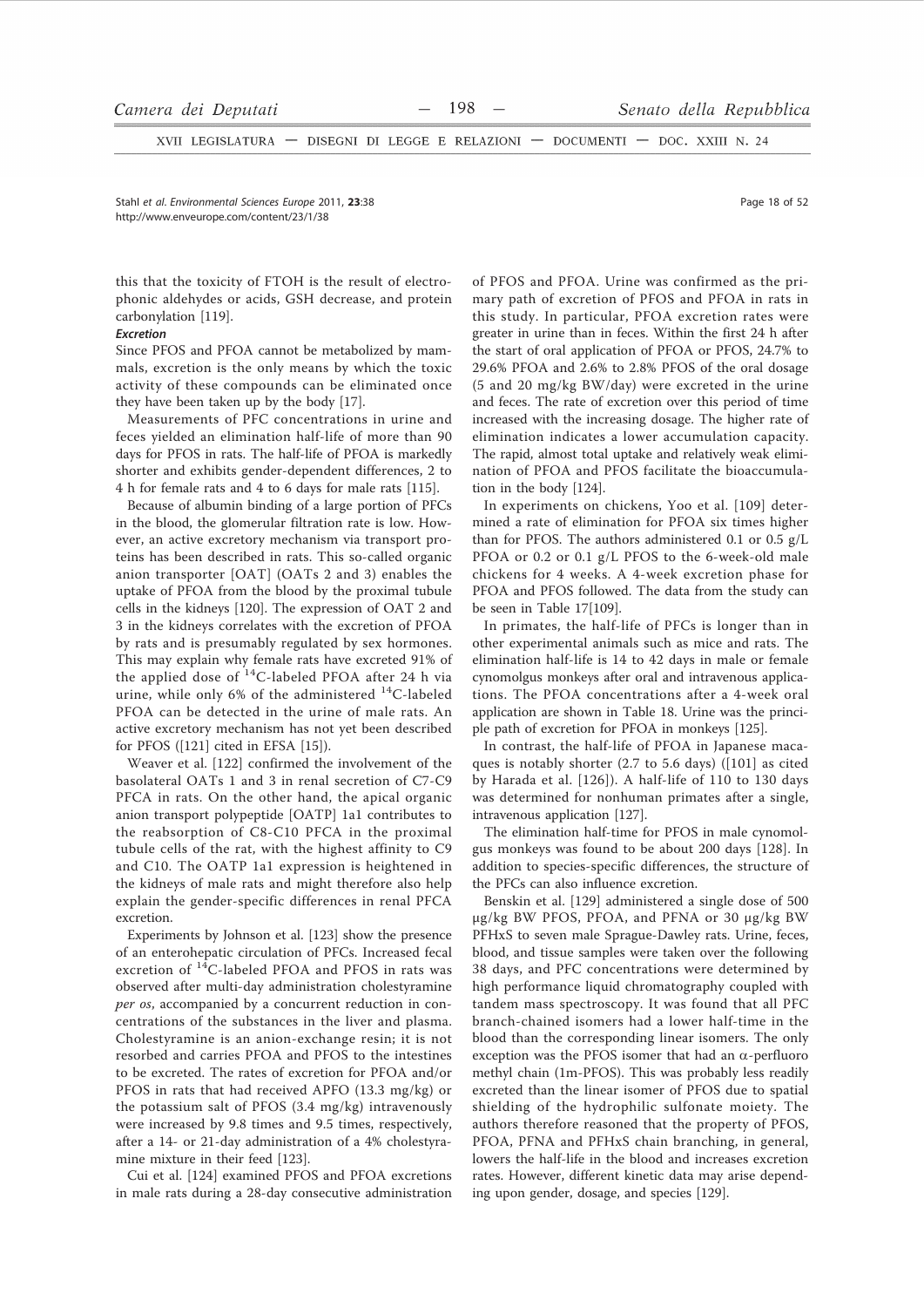XVII LEGISLATURA - DISEGNI DI LEGGE E RELAZIONI - DOCUMENTI - DOC. XXIII N. 24

Stahl et al. Environmental Sciences Europe 2011. 23:38 http://www.enveurope.com/content/23/1/38

#### Table 17 Excretion of PFOS and PFOA by young chickens

| Parameter                                                             | <b>PFOS</b>                   | <b>PFOA</b>                   |
|-----------------------------------------------------------------------|-------------------------------|-------------------------------|
| Excretion half-life                                                   | 125 davs                      | 4.6 days                      |
| Residual blood concentration at the end of the 4-week excretion phase | 48% to 52%                    | 2% to 3%                      |
| Excretion rate constant                                               | $0.023\% \pm 0.004\%$ per day | $0.150\% \pm 0.010\%$ per day |

Excretion was after a 4-week exposure and a 4-week excretion phase (from Yu et al. [171]).

Part two of this study examined the same circumstances under the more realistic conditions of a subchronic exposure. PFCs were mixed with the feed and administered to male and female rats over a period of 12 weeks, followed by a 12-week excretion phase. The feed contained 0.5 µg/g of the ECF products PFOA (approximately 80% linear), PFOS (approximately 70% linear), and PFNA (linear form and isopropyl-PFNA). Blood samples that were collected during the exposure phase showed a preferential accumulation of the linear form of PFOA and PFNA over the branched chain isomers. Thus, most of the branched chain PFCA isomers were more quickly eliminated than were the linear forms. No statistically significant differences in rate of elimination of branched chain or linear isomers of PFOS were found. Additional exceptions for two small ECF PFOA isomers and 1m-PFOS exist. In general, female rats excrete PFCs more rapidly than male rats [130].

Olsen et al. [131] studied the pharmacokinetic behavior of PFBS in rats, monkeys, and humans. Rats received an intravenous PFBS dose of 30 mg/kg BW and monkeys, a dose of 10 mg/kg BW. Serum and urine samples were collected from the animals following application of the substance. Human participants in the study were workers who were occupationally exposed to PFBS. The elimination half-life of PFBS can be seen in Table 19. PFBS is apparently excreted more rapidly than PFHxS and PFOS by rats, monkeys, and humans, whereby species specific differences were observed. This indicates, also for humans, that the capacity for accumulation of PFBS in serum is lower than for long-chain homologues. PFBS excretion for humans was shown to be via the urine [131].

Additional human PFC half-life values were calculated on the basis of serum concentrations from 26 workers

Table 18 PFOA steady-state concentrations in matrices following daily oral administration of APFO dosages on cynomolgus monkeys

| Sample matrix | Dose              |                    |          |  |  |  |
|---------------|-------------------|--------------------|----------|--|--|--|
|               | 3 mg/kg           | $10 \text{ mg/kg}$ | 20 mg/kg |  |  |  |
| Serum         | $81 \text{ mg/L}$ | 99 mg/L            | 156 mg/L |  |  |  |
| Urine         | 53 mg/L           | 166 mg/L           | 181 mg/L |  |  |  |
| Feces         | 7 mg/kg           | 28 mg/kg           | 50 mg/kg |  |  |  |
| l iver        | 16 mg/kg          | 14 mg/kg           | 50 mg/kg |  |  |  |

from Butenhoff et al. [283]

in the fluorochemical industry. The mean time was 5.4 years for PFOS, 3.8 years for PFOA, and 8.5 years for **PFHxS** [132].

The renal clearance values for PFOS are 0.012 mL/kg/ day for men and 0.019 mL/kg/day for women, which are low in comparison with the values for the animals studied. The values for renal clearance of PFOA are somewhat higher [126]. The corresponding data are summarized in Table 20.

Renal clearance of PFOS and PFOA is therefore weak, and the compounds have a markedly long half-life in the human body when compared with those in other species. This hinders the translation of results from animal experiments to humans. A gender-dependent excretion of PFOS and PFOA via a hormone-regulated mechanism seems unlikely in humans [126]. This mechanism would also not be expected in mice or rabbits. In the animal model, excretion is mainly through urine and, to a smaller extent, through feces [133,134]. Protein binding and the formation of transporters are decisive factors in the distribution and excretion of PFCs [15,115]. Table 19 presents a summary of the elimination half-life values for various species of PFCs.

## Toxicodynamics of perfluorinated compounds **Acute toxicity**

In animal models, PFOS and PFOA demonstrate a moderate acute toxicity. The lethal dose with 50% lethality [LD<sub>50</sub>] for PFOS is 251 mg/kg BW for a single oral dose in rats. LD<sub>50</sub> values for PFOA range from 430 to 680 mg/kg BW with an average of 540 mg/kg BW per day [15,17]. The lethal concentration with 50% lethality [ $LC_{50}$ ] for 1 h inhalation of airborne dust contaminated with PFOS was 5.2 mg/L for rats. Kennedy et al. [100] determined an  $LC_{50}$  of 0.98 mg/L for inhalation of PFOA. Inhalation of this concentration over one 4-hour period resulted in enlargement of the liver and corneal opacity in rats.

Glaza et al. [135] determined a dermal  $LC_{50}$  of 2, 000 mg PFOA/kg BW in rabbits [15]. Rats and rabbits were tested in another study on the dermal toxicity of APFO by Kennedy [99]. Dermal application of 0.5 g APFO for 24 h caused light skin irritation in rabbits.

Skin irritation was less pronounced in rats than in rabbits. Irritation of the skin and eyes by PFOS was not observed in albino New Zealand rabbits. ([136] cited in

Page 19 of 52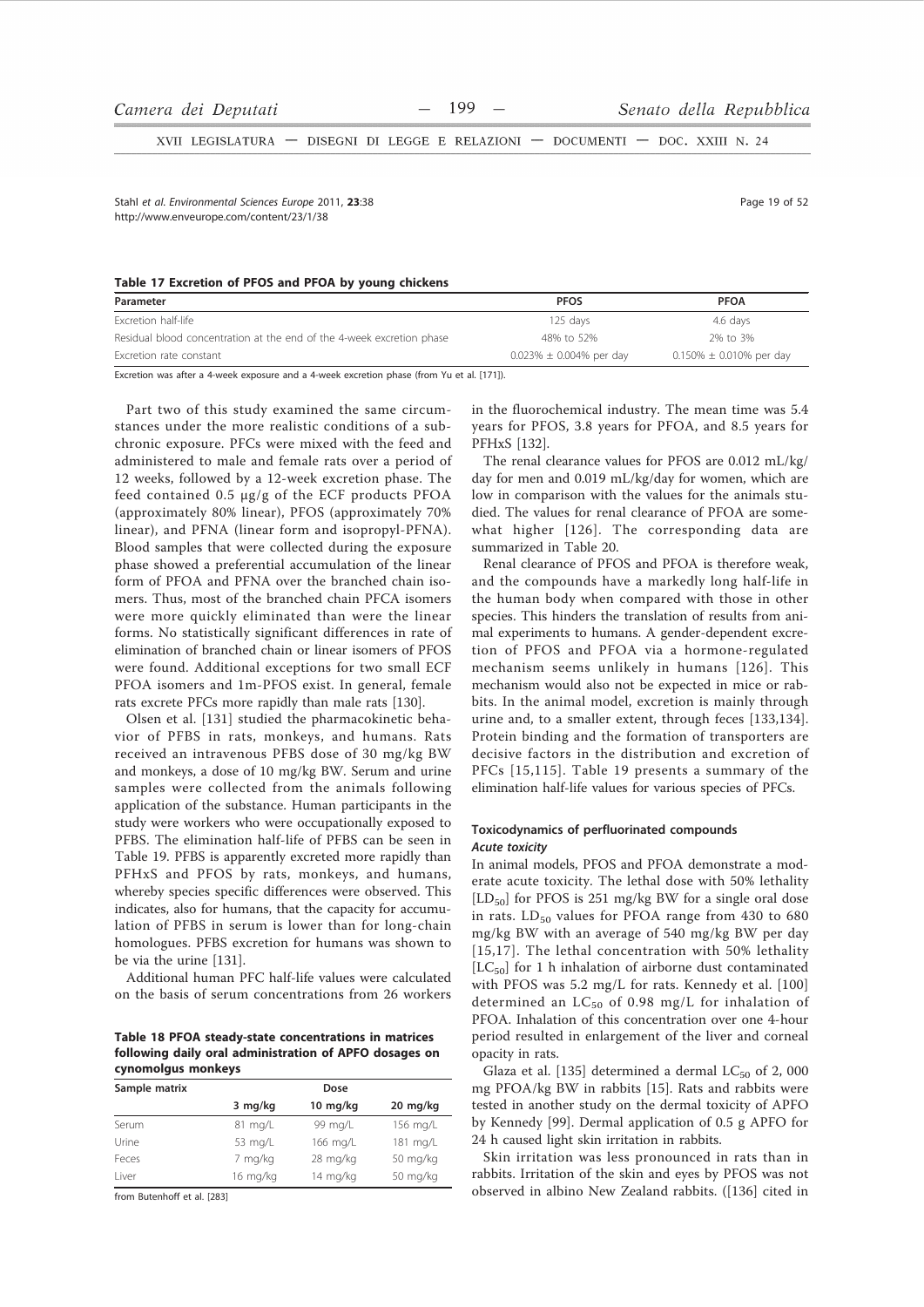XVII LEGISLATURA - DISEGNI DI LEGGE E RELAZIONI - DOCUMENTI - DOC. XXIII N. 24

Stabl et al Environmental Sciences Eurone 2011 23:38 http://www.enveurope.com/content/23/1/38

Page 20 of 52

#### Table 19 Elimination half-lives by various species according to perfluorinated compound and gender

| Species PFOS     |                           |                          | <b>PFOA</b>          |                              | <b>PFHxS</b>             | <b>PFBA</b>                         |                          | <b>PFBS</b>                                          | References                                                                                                                         |
|------------------|---------------------------|--------------------------|----------------------|------------------------------|--------------------------|-------------------------------------|--------------------------|------------------------------------------------------|------------------------------------------------------------------------------------------------------------------------------------|
|                  | M/F                       | F.                       | М                    | F                            | M                        | F                                   | M                        | M/F                                                  |                                                                                                                                    |
| Chicken<br>Chick | 125<br>days<br>16<br>days | $\sim$                   | 4.6 days<br>3.9 days |                              |                          |                                     |                          |                                                      | Yoo et al. [109]; Yeung et al. [284]                                                                                               |
| Rat              | 100<br>days               | $2$ to 4<br>h.           | 4 to 6<br>days       |                              | $\overline{\phantom{a}}$ | $1.6\text{ to}$<br>1.8 <sub>h</sub> | 7 to<br>9 h              | 4.5 h<br>(M)<br>4 h (F)                              | Chang et al. [285]; Johnson et al. [98]; Olsen et al. [131]                                                                        |
| Mouse            | $\overline{\phantom{a}}$  | 17 days                  | 19 days              | $\qquad \qquad \blacksquare$ | $\overline{\phantom{a}}$ | 3 h                                 | 7 h                      | $\sim$                                               | Chang et al. [285]; Lau et al. [161]                                                                                               |
| Rabbit           | $\overline{\phantom{a}}$  | 7 h                      | 5.5h                 |                              |                          | $\overline{\phantom{0}}$            | $\qquad \qquad -$        | $\sim$                                               | Hundley et al. [133]                                                                                                               |
| Dog              | $\overline{\phantom{a}}$  | 8 to 13<br>days          | 20 to 30<br>days     | $\equiv$                     |                          |                                     |                          | $\sim$                                               | Hanhijarvi et al. [286]                                                                                                            |
| Monkey           | 150<br>days               | 30 days                  | 21 days              | 87<br>days                   | 141<br>days              | 1.7<br>days                         | $\overline{\phantom{a}}$ | 3.5 to 4<br>days<br>4 days<br>(M)<br>3.5 days<br>(M) | Butenhoff et al. [125]; Chang et al. [285]; Buttenhoff et al. [283]; Olsen et<br>al. [85]; Seacat et al. [128]; Olsen et al. [131] |
| Human            | 5.4<br>years              | $\overline{\phantom{a}}$ | 3.8<br>years         |                              | 8.5<br>years             |                                     | $\overline{\phantom{a}}$ | 30 days<br>25.8<br>days                              | Olsen et al. [85,131,132]                                                                                                          |

F, female; M, male; PFBA, perfluorobutane acid; (from Lau et al. [115] amended and expanded).

EFSA [15]). PFOS was shown to be more toxic than PFOA in studies of fresh water organisms such as water flea, water snails, shrimp, and planaria. Ji et al. [137] even alluded to a toxicity of PFOS 10 times higher than PFOA in such organisms. The lowest  $LC_{50}$  for fish is a 96-h LC<sub>50</sub> of 4.7 mg/L to the fathead minnow *Pime*phales promelas for the lithium salt [134]. Table 21 summarizes the various  $LD_{50}$  and  $LC_{50}$  values.

#### Subacute and subchronic toxicities

Studies have shown that the primary effects of subacute and/or subchronic toxicities induced by repetitive applications of PFOS and PFOA varied according to species: hypertrophy and vacuolization of the liver, reduction of serum cholesterol, reduction of triglycerides in serum, reduction in body weight gain or body weight, and increased mortality.

The most sensitive target organs for repetitive oral application of PFOS over a period of 4 weeks to 2 years in rats and cynomolgus monkeys were the liver and thyroid. The liver was also the most sensitive target organ for repetitive applications of PFOA in mice, rats, and primates. The effects observed include increased weight of liver, increases in enzymatic activity of transaminases in serum (alanine aminotransferase [ALT], aspartate aminotransferase [AST]), hepaticellular hypertrophy, vacuolization, and liver necrosis (17, [127] cited in EFSA [15]). A 28-day study on the oral toxicity of PFOA showed increased mortality, dose-dependent reduction in weight gain and increase in liver weight in rats and mice that had received 30 mg/kg in their feed or 50 mg/L in their drinking water ([138,139]; [140] cited in EFSA [15]).

No evidence of disease or increase in mortality rate was observed in a 90-day study (13 weeks) on male rats. An increase in weight loss was observed in the group which received the highest dosage of APFO (6.5 mg/kg)

Table 20 PFOS and PFOA renal clearance and serum half-life in humans compared with monkeys and rats

| Substance | <b>Species</b>    | Gender         | Renal clearance (mL/day/kg) | Serum half-life in days |
|-----------|-------------------|----------------|-----------------------------|-------------------------|
| PFOS      | Human             | Female (48 kg) | 0.019                       | n.r.                    |
|           |                   | Male (61 kg)   | 0.012                       | 3, 165                  |
|           | Cynomolgus monkey | Male           | n.r.                        | 200                     |
| PFOA      | Human             | Female (48 kg) | 0.027                       | n.r.                    |
|           |                   | Male (61 kg)   | 0.033                       | 1,573                   |
|           | Japanese macaque  | Female         | 32                          | 2.7                     |
|           |                   | Male           | 15                          | 5.6                     |
|           | Wistar rat        | Female         | 1,054                       | 0.08                    |
|           |                   | Male           | 46.1                        | 5.63                    |

Adapted from Harada et al. [126]; n.r., not reported.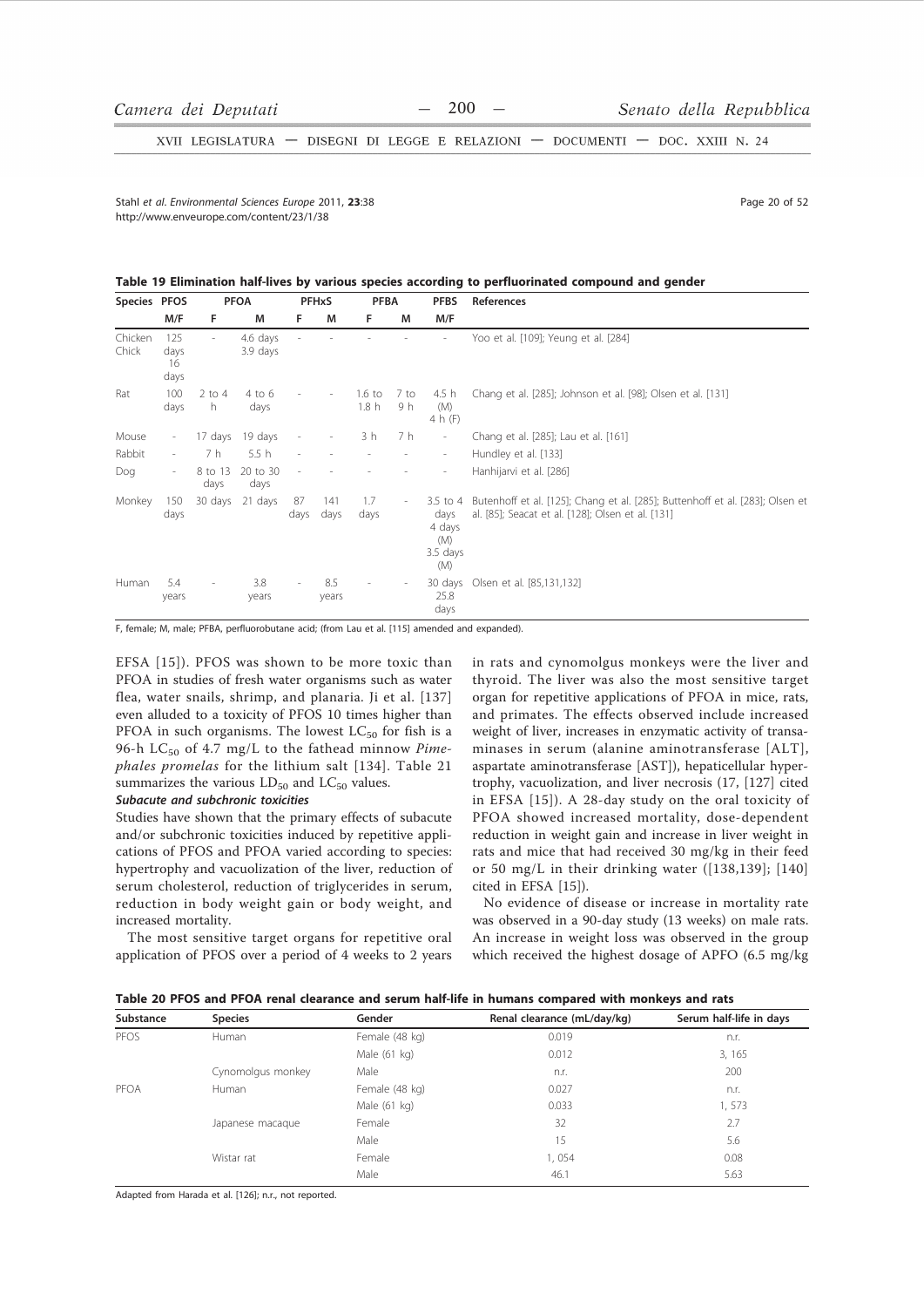XVII LEGISLATURA - DISEGNI DI LEGGE E RELAZIONI - DOCUMENTI - DOC. XXIII N. 24

Stabl et al Environmental Sciences Eurone 2011 23:38 http://www.enveurope.com/content/23/1/38

|  |  | Table 21 LD <sub>50</sub> and LC <sub>50</sub> values for PFOS and PFOA (from [15]; BfR [17] enhanced) |  |  |
|--|--|--------------------------------------------------------------------------------------------------------|--|--|
|--|--|--------------------------------------------------------------------------------------------------------|--|--|

| <b>Criterion PFOS</b>                    |                                  | <b>PFOA</b>                         | Animal species                                                           | Reference                |
|------------------------------------------|----------------------------------|-------------------------------------|--------------------------------------------------------------------------|--------------------------|
| $LD_{50}$                                | 251 mg/kg BW                     | 430 to 680 mg/kg BW                 | Rat                                                                      | Dean and Jessup<br>[287] |
| $LC_{50}$                                | 5.2 $mq/L$ ,<br>inhalative       | 0.98 mg/L, inhalation               | Rat                                                                      | Kennedy [100]            |
| $LD_{50}$                                | n.r.                             | 4, 300 mg/kg APFO,<br>dermal        | Rabbit                                                                   | Kennedy [99]             |
| $LD_{50}$                                | n.r.                             | 7,000 mg/kg<br>7, 500 mg/kg, dermal | Male rats<br>Female rats                                                 | Kennedy [99]             |
| $LC_{50}$                                | n.r.                             | 2,000 mg/kg, dermal                 | Rabbit                                                                   | Glaza et al. [135]       |
| 48 h-<br>$LC_{50}$<br>96 h-<br>$LC_{50}$ | 27 to 233 mg/L<br>10 to 178 mg/L | 181 to 732 mg/L<br>337 to 672 mg/L  | Four fresh water species (water flea, water snail, shrimp,<br>planarian) | Li [288]                 |
| $LC_{50}$                                | 18 mg/L                          | 200 mg/L                            | Japanese water flea                                                      | Ji et al. [137]          |

n.r., Not reported.

BW/day), at a dosage of 0.64 mg/kg BW/day, and increased levels of palmitoyl-CoA-oxidase activity, a marker for peroxisome proliferation.

In addition, liver weight increased. Histopathological changes included hypertrophy and necrosis of the liver cells. Levels of estradiol, testosterone, and luteinizing hormone [LH] remained unchanged. The PFOA concentrations in serum, measured after treatment with various APFO doses, are shown in Table 22. The 'no observed adverse effect level' [NOAEL] determined in this study was 0.06 mg/kg since a dose of 0.64 mg/kg BW/day and above resulted in reversible changes to the liver [141].

Liver toxicity was also described in rats after inhalation and dermal uptake of PFCs. An increase in mortality rates was observed after inhalation exposure to PFOA. Based on non-neoplastic effects in the liver at the next higher dosage, the NOAEL was noted as 0.14 to 0.16 mg/kg BW/day [127].

Further studies show that the toxicity profiles of L-PFOA, 80% linear and 20% branched chain PFOA, as well as 100% branched chain PFOA are similar. However, the branched chain form is less effective than the pure linear form. The 'lowest observed adverse effect level' [LOAEL] in rats was higher for linear and branched chain isomers (1 mg/kg BW/day) than the LOAEL for the purely linear application form of PFOA (0.3 mg/kg BW/day). The LOAEL in these studies was

Table 22 PFOA serum concentrations of male rats after a 90-day exposure to various dosages of APFO

| Dosage (mg APFO/kg feed/<br>day) | PFOA serum concentration (mg/ |
|----------------------------------|-------------------------------|
| 0.06                             | 71                            |
| 0.64                             | 41                            |
| 1.94                             | 70                            |
| 65                               | 138                           |

Adapted from Perkins et al. [141].

based on the reduction of cholesterol and triglyceride levels in the blood of rats. This LOAEL was equivalent to a PFOA serum concentration of 20 to 51 mg/L in rats ([142] cited in EFSA [15]). These observations are in agreement with the conclusion drawn above that branched chain isomers are generally excreted more rapidly than the linear forms [129,130].

Seacat et al. [108] assumed a NOAEL for PFOS of 0.34 to 0.4 mg/kg BW/day when ingested by rats with their food. This was the lowest dose for which an effect could be observed over a time period of 14 weeks in male rats. Nonetheless, this dose was denoted as NOAEL, whereby the observed hepatocellular hypertrophy and vacuolization were marginal [108].

Curran et al. [143] undertook a detailed and extensive study of subacute toxicity of PFOS in rats. The authors exposed Sprague-Dawley rats to doses of 2, 20, 50, or 100 mg PFOS/kg in the feed over a period of 28 days. At low dosages, PFOS accumulated primarily in the liver and at lower concentrations, in other organs such as the spleen and heart, as well as in the serum. The PFOS concentrations in the serum and other organs were seen to rise at higher dosages (50 and 100 mg/kg) food). The results of this study confirm that the liver is the target organ for PFOS. Hepatomegaly, reduced triglyceride and cholesterol levels in serum, increased the expression of the gene for acyl-coenzyme A-oxidase 1 (ACOX1) and of cytochrome P450 4A22 (CYP4A22) are all indications of exposure to a peroxisome proliferator. Changes in fatty acid profiles in the liver encompass an increase in the total amount of simple unsaturated fatty acids, a loss in the total amount of polyunsaturated fatty acids as well as an increase in linoleic acid concentration and a reduction of long-chain fatty acids. These changes also portend to a weak peroxisome proliferator. The authors suggest that the fatty acid dysfunctions in the liver may possibly be the cause of changes in the

Page 21 of 52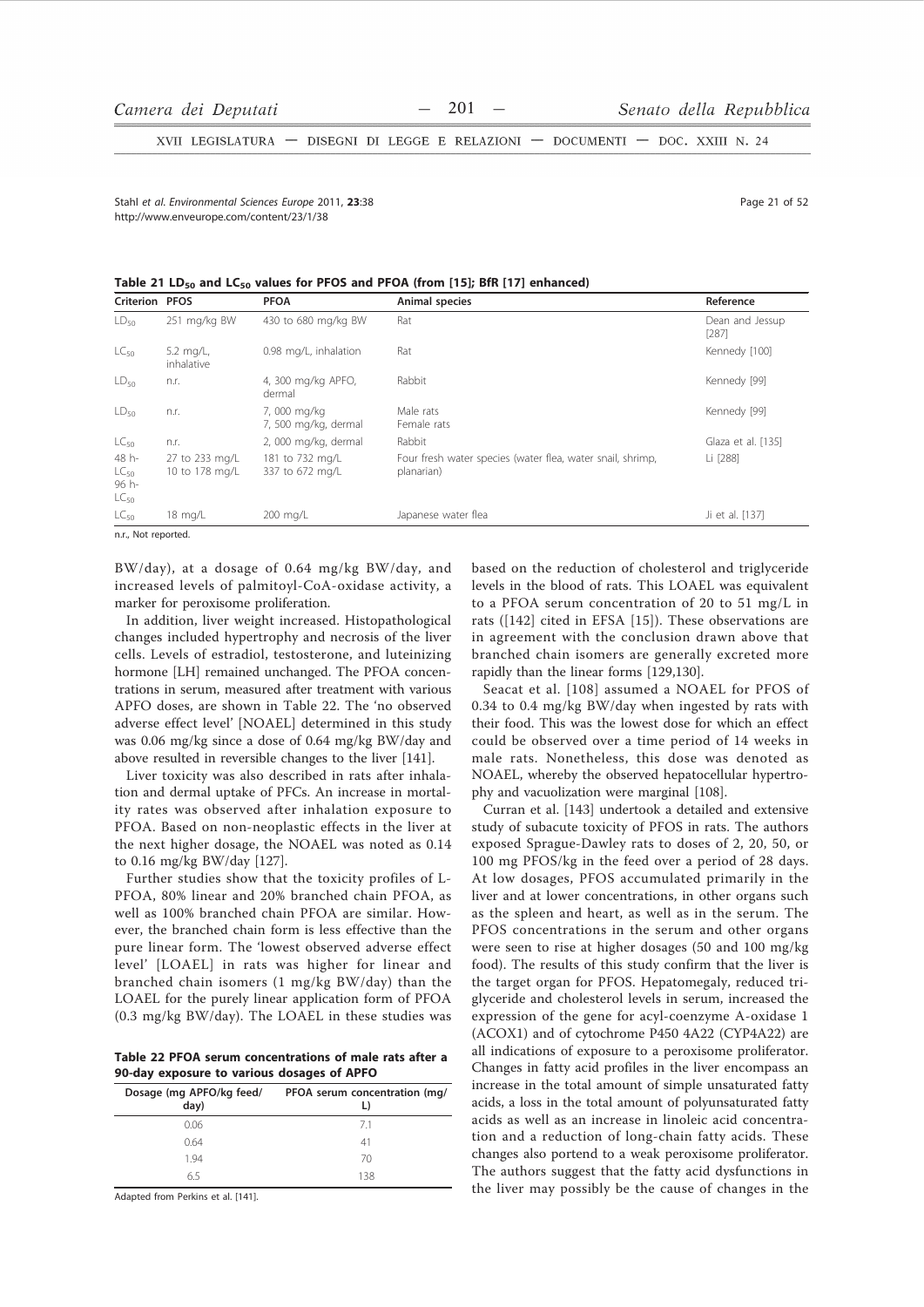XVII LEGISLATURA - DISEGNI DI LEGGE E RELAZIONI - DOCUMENTI - DOC. XXIII N. 24

Stahl et al. Environmental Sciences Europe 2011. 23:38 http://www.enveurope.com/content/23/1/38

cell membranes in red blood cells, seen as an increase in lysis and cell fragility. Concentrations of the thyroid hormones tri-iodo thyronine  $[T_3]$  and thyroxine  $[T_4]$  were lowered in PFOS-exposed rats. The kidneys and the cardiovascular system do not seem to be influenced by PFOS. The LOAEL in this study was 20 mg PFOS/kg feed for male rats and 2 mg PFOS/kg feed for female rats based on increased liver weight and reduced body weight. At these dosages, the animals had serum concentrations of 13.5 or 1.5 mg PFOS/kg, respectively  $[143]$ 

In a study on the subacute toxicity of PFCs in rats, Cui et al. [144] determined that the liver, the lungs, and the kidneys were the main target organs for these substances. They exposed Sprague-Dawley rats to PFOS or PFOA at concentrations of 5 and 20 mg/kg BW/day, respectively, for 28 days. Changes were observed in the group with the highest PFOS dose  $(20 \text{ mg/kg/day})$ including reduced activity, lethargy, reduced food uptake, and an apparent loss of body weight. Hypertrophy and cytoplasmic vacuolization of the liver and epithelial cells induced pleural thickening. The highest PFOA concentrations after a 28-day exposure were measured in the kidneys (228  $\pm$  37 mg/kg at a dosage of 5 mg/kg/day). The highest PFOS concentrations were 648  $\pm$  17 mg/kg in the liver following an exposure of 20 mg/ kg/day for 28 days. The increased accumulation of PFOS may explain the higher toxicity of this substance  $[144]$ 

In a 90-day study on the oral toxicity of PFOA in rhesus monkeys, all four of the animals in the group that received 100 mg/kg BW/day died within 5 weeks, and three monkeys of the group that received 30 mg/kg BW/day died in the 13th week. Loss of heart and brain masses was detected in female animals that received 10 mg/kg BW/day. PFOA-induced organ damage could be observed in animals that received 3 to 10 mg/kg BW/ day. The only change seen in the monkeys that received the lowest dosage (3 mg/kg BW/day) was a slight diarrhea [145,15].

In a study, a six-month oral APFO exposure of cynomolgus monkeys indicated a dose-dependent increase in liver weight in association with a proliferation of the mitochondria. No histological evidence of liver damage was observed in the low-dosage range (3 to 10 mg/kg BW/day). In addition, no changes were observed in clinical parameters of hormones, urine, or blood composition that could be attributed to treatment with APFO. It must be noted, however, that the groups were made up of only four to six animals, whereby one monkey from the group receiving the lowest dosage was replaced because of bacterial septicemia, and the highest dosage was lowered retroactively due to weight loss and a reduction in food uptake by the animals [146].

In a study by Seacat et al. [128], doses of 0.03, 0.15, and 0.75 mg PFOS/kg BW/day were applied directly to the stomach of cynomolgus monkeys for 26 weeks. Histopathological changes were detected in the liver at the highest dosage. At the lowest dosages, changes in serum concentrations of thyroid hormones (thyroid stimulating hormone [TSH], T<sub>3</sub>) were observed. High-density lipoprotein [HDL] and cholesterol levels were also changed. The observed effects in dependence upon dosage in male and female monkeys are shown in Table 23. The clinical changes and the effects on the liver had completely disappeared 211 days after treatment. This reversibility of the effects was accompanied by a significant reduction in PFOS concentration in the serum and in the liver [128].

In both the cynomolgus monkey and in the rat studies, a steep dose-effect relationship for PFOS was conspicuous. The dose-effect curve for PFOA in rats was less steep than that for PFOS ([17] cited Perkins et al.  $[141]$ 

Subacute toxic effects of PFC exposure were also observed in fish. Yang [147] put Japanese Girardinus guppies in sea water containing 10, 50, or 100 mg/L PFOA for 7 days. Neither survival rate nor relative liver and gonad size or growth was affected by this concentration. Peroxisomal acyl-CoA-oxidase activity was, however, increased at the highest dosage. This was accompanied by a significant increase in the peroxisome proliferator activated receptor  $[PPAR]$  $\alpha$  expression. PFOA induced a significant inhibition of catalase activity at a high dosage, without causing changes in the superoxide dismutase or glutathione peroxidase level in the liver. This suggests that PFOA causes an induction of the peroxisomal fatty acid oxidation and an increase in oxidative stress by changing the cellular oxidative homeostasis in the liver. Furthermore, PFOA increases the mRNA concentration of proinflammatory cytokines such as IL-6, TNF- $\alpha$ , and IL-1 $\beta$  suggesting that inflammation and tissue damage may be involved [45].

| Table 23 Changes in male and female cynomolgus        |  |  |  |  |
|-------------------------------------------------------|--|--|--|--|
| monkeys after daily application of various dosages of |  |  |  |  |
| <b>PEOS</b>                                           |  |  |  |  |

| Change                                     |   | PFOS dosage (mg/kg BW) |          |                  |  |
|--------------------------------------------|---|------------------------|----------|------------------|--|
|                                            | 0 | 0.03                   | 0.15     | 0.75             |  |
| Increased mortality                        |   |                        |          | $x^a$            |  |
| Vacuolization and hypertrophy of the liver |   |                        |          | $\times$ $\circ$ |  |
| TSH level increased                        |   |                        | $\times$ | $\times$ $\circ$ |  |
| T <sub>3</sub> level lowered               |   | $\circ$                | $\times$ | $\times$ $\circ$ |  |
| HDL concentration lowered                  |   | $\times$               | $\circ$  | $\times$ $\circ$ |  |
| Bilirubin concentration dropping           |   |                        |          | $\times$         |  |
| Cholesterol concentration dropping         |   |                        |          | $\times$ $\circ$ |  |

Changes in male (cross) and female (empty circle) monkeys: <sup>a</sup>two of six animals. Adapted from Seacat et al. [128]: BfR [17].

Page 22 of 52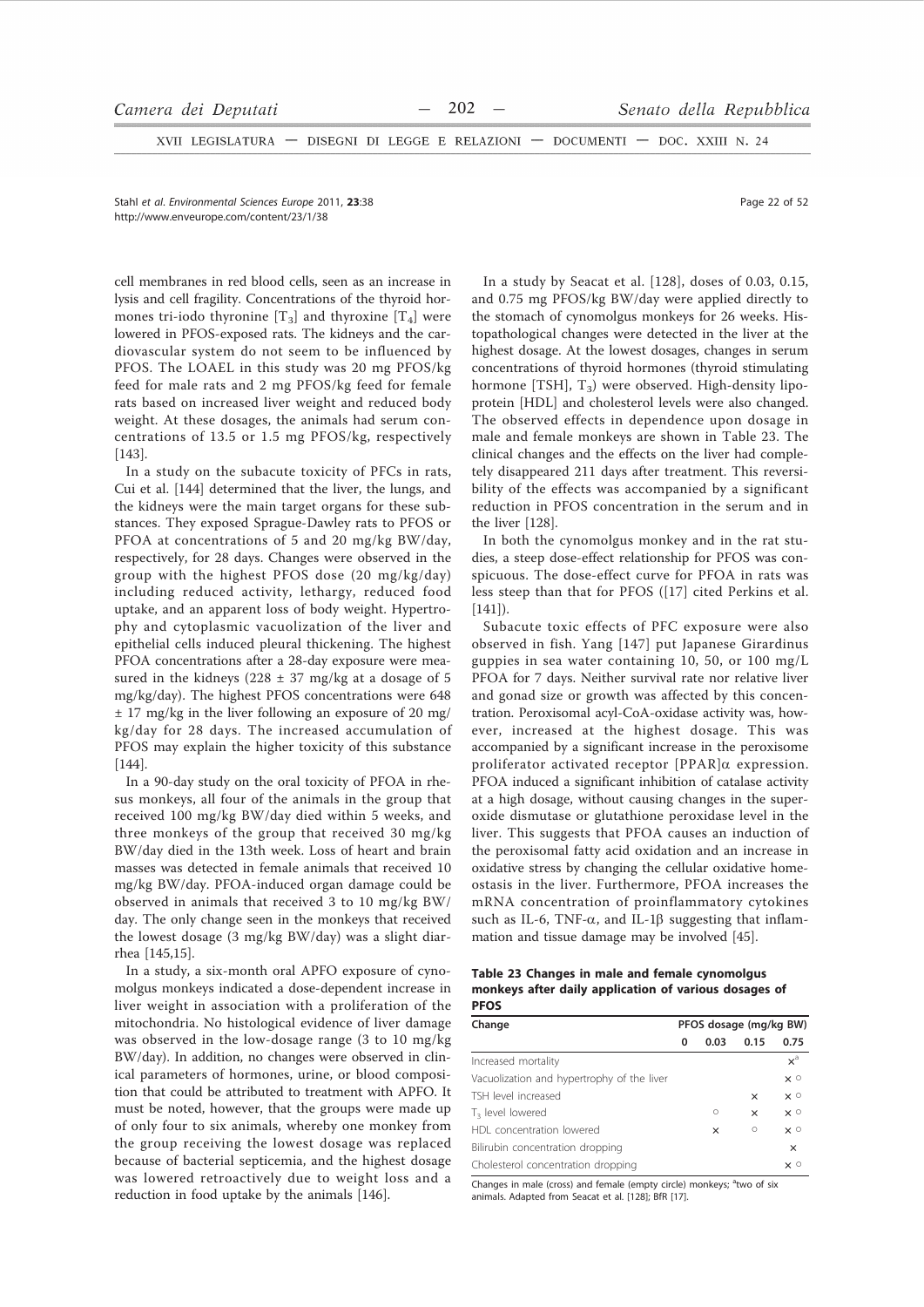XVII LEGISLATURA - DISEGNI DI LEGGE E RELAZIONI - DOCUMENTI - DOC. XXIII N. 24

Stahl et al Environmental Sciences Eurone 2011 23:38 http://www.enveurope.com/content/23/1/38

Page 23 of 52

Fang et al. [148] found that a 14-day exposure of rare minnows to PFOA caused a change in the expression of apolipoproteins and upstream genes (PPARα, PPARγ,  $HNF4\alpha$ ). These changes in gene expression can influence lipid metabolism or other physiological functions in fish. Results from studies on subacute and subchronic toxicities of PFCs are summarized in Table 24.

# Chronic toxicity and carcinogenicity

In a study on chronic toxicity and carcinogenicity of PFOS, groups of 40 to 70 male and female rats were fed with the potassium salt of PFOS in doses of 0.5, 2, 5, and 20 mg/kg mixed with their feed for 104 weeks. An additional comparison group received the maximum PFOS dose for 52 weeks, followed by 52 weeks of control diet without PFOS exposure. Hepatotoxic and carcinogenic effects were observed in the rats after PFOS exposure. Based on the hepatotoxic effects, a NOAEL of 2 mg/kg feed or 0.14 mg/kg BW/day was calculated for male and female rats ([17,149] cited in EFSA [15]). The observed effects in rats according to dose and frequency are shown in detail in Table 25.

A study by Sibinski [150] on chronic exposure to PFOA showed an increased incidence of Leydig cell adenomas. The incidence of breast fibroadenomas was not significantly or dose-dependently increased over the control values. The 50 male and 50 female rats<sup>e</sup> were fed 30 or 300 mg/kg APFO with their feed for a period of 2 years. A dose-dependent decrease in weight gain was observed in male rats and, to a lesser extent, in female rats. The decrease was statistically significant for both male and female animals that received the maximum dosage. Comparison of survival rates, urinalyses, and opthalmological examinations did not show any significant differences from the control animals. Additional effects observed after exposure to APFO are presented in Table 26. The biological significance of ovarian damage was questioned by the authors due to the lack of evidence of tumorigenesis. According to an evaluation by Mann and Frame [151], the effects on the ovaries were in the form of gonadal hyperplasias and/or adenomas. The NOAEL for male rats, based on increased liver weight and liver anomalies, was 1.3 mg PFOA/kg BW. For females, the NOAEL was listed as 1.6 mg PFOA/kg BW/day since higher dosages led to reduced body weight and changes in blood values [15].

A pathology work group evaluated the appearance of proliferative injury to mammary glands in female rats that had been fed APFO for 2 years. Using documents

Table 24 Data from studies on subacute and subchronic toxicities of PFOS and PFOA

| Substance Exposure     | period            | <b>Species</b>                                | <b>Target organ/Effect</b>                                                                                                                                                                             | <b>Effective</b><br>dosage <sup>a</sup> |                                  | NOAEL <sup>a</sup> Reference  |
|------------------------|-------------------|-----------------------------------------------|--------------------------------------------------------------------------------------------------------------------------------------------------------------------------------------------------------|-----------------------------------------|----------------------------------|-------------------------------|
| PFOS                   | 28 days           | Rats                                          | Body weight L, liver mass 1, and altered gene expression and fatty<br>acid metabolism in the liver, $T_3$ , and $T_4 \downarrow$                                                                       | 2 to 20<br>mg/kg<br>feed                | n.r.                             | Curran et<br>al. [143]        |
|                        | 14 weeks          | Rats (male)                                   | Hypertrophy and vacuolization of the liver                                                                                                                                                             | n.r.                                    | 0.37                             | Seacat et<br>al. [108]        |
|                        | 26 weeks          | Cynomolgus<br>monkey                          | Centrilobular vacuolization, hypertrophy of the liver, $T_3 \downarrow$ , TSH $\uparrow$ , HDL<br>L, and bilirubin, cholesterol concentrations L                                                       | n.r.                                    | 0.03                             | Seacat et<br>al. [128]        |
|                        | 1 and 4<br>months | Fresh water<br>larvae of small<br>dragonflies | Deterioration of behavioral and activity parameters (larvae were less<br>active, less able to avoid attackers, or less efficient in foraging)                                                          | $> 10 \mu q/$                           | $10 \mu q/L$                     | Van<br>Gossum et<br>al. [289] |
| PFOA                   | 7 days            | Japanese guppies                              | Activity of peroxisomal acyl-CoA-oxidase ↑ and significant inhibition<br>of catalase activity, mRNA concentration proinflammatory cytokines<br>such as IL-6, TNF- $\alpha$ and IL-1 $\beta$ $\uparrow$ | 50 and<br>100 mg/L                      | n.r.                             | Yang [147]                    |
|                        | 14 days           | Minnows                                       | Changes in the expression of apolipoproteins and upstream genes<br>$(PPAR\alpha, PPAR\gamma, HNF4\alpha)$                                                                                              | n.r.                                    | n.r.                             | Fang et al.<br>$[148]$        |
|                        | 90 days           | Rats (male)                                   | Liver mass 1 and hepatocellular necrosis                                                                                                                                                               | 1.7                                     | 0.6                              | Goldenthal<br>$[290]$         |
| <b>APFO</b>            | 14 days           | Rats                                          | Body weight gain $\downarrow$ , liver mass $\uparrow$ , and serum enzyme activity $\uparrow$                                                                                                           | 84 mg/<br>m <sup>3</sup>                | $1 \text{ mg}$<br>m <sup>3</sup> | Kennedy et<br>al. [100]       |
|                        | 90 days           | Rats (male)                                   | Absolute and relative liver mass 1, hepatocellular hypertrophy, and<br>effects were reversible                                                                                                         | 0.64                                    | 0.06                             | Perkins et<br>al. [141]       |
|                        | 90 days           | Rhesus monkey                                 | Gastrointestinal effects and mortality                                                                                                                                                                 | 3 to 100                                | n.r.                             | Goldenthal<br>[145]           |
|                        | 26 weeks          | Cynomolgus<br>monkey                          | Liver mass and mortality $\uparrow$                                                                                                                                                                    | 3 to 30                                 | n.r.                             | Butenhoff<br>et al. [146]     |
| PFOS/<br>PFDA/<br>PFOA | 3 weeks           | Chicks (male)                                 | No significant effects                                                                                                                                                                                 | n.r.                                    | >1                               | Yeung et<br>al. [284]         |

aEffective dosage and NOAEL without further specifications are presented in milligrams per kilogram per body weight per day. Upward arrow, increased; downward arrow, decreased; n.r., not reported;  $T_3$ : tri-iodo thyronine;  $T_4$ , thyroxin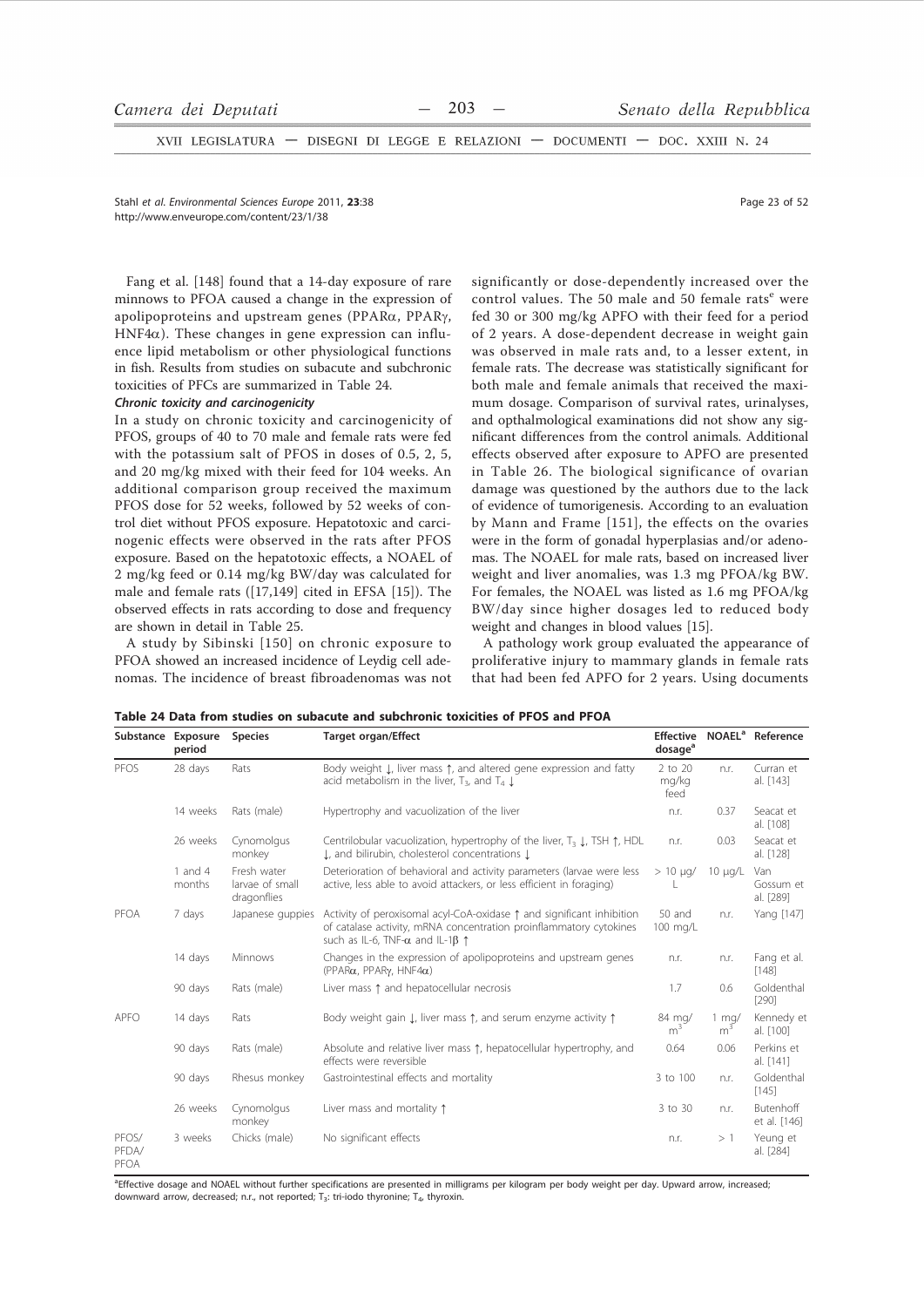XVII LEGISLATURA - DISEGNI DI LEGGE E RELAZIONI - DOCUMENTI - DOC. XXIII N. 24

Stahl et al Environmental Sciences Eurone 2011 23:38 http://www.enveurope.com/content/23/1/38

Page 24 of 52

Table 25 Observed effects in a study of chronic exposure of rats to PFOS

| Category                                                                                                                                                                                                                                                                                                                                           | <b>Effects</b>                                                                                                                                      | Occurrence, dosage, and frequency (Cases/Total number)                                                                                                                                                                                                                                                                                                                                                                                                         |  |  |
|----------------------------------------------------------------------------------------------------------------------------------------------------------------------------------------------------------------------------------------------------------------------------------------------------------------------------------------------------|-----------------------------------------------------------------------------------------------------------------------------------------------------|----------------------------------------------------------------------------------------------------------------------------------------------------------------------------------------------------------------------------------------------------------------------------------------------------------------------------------------------------------------------------------------------------------------------------------------------------------------|--|--|
|                                                                                                                                                                                                                                                                                                                                                    | Hepatotoxicity Increase in centrolobular hypertrophy, eosinophilic granuloma,<br>and vacuolization of liver cells                                   | (a) Male rats, 2 mg/kg of feed<br>(b) Male and female rats, 5 or 20 mg/kg of feed                                                                                                                                                                                                                                                                                                                                                                              |  |  |
| Electron<br>microscopic<br>results                                                                                                                                                                                                                                                                                                                 | Mild to moderate hyperplasia of the smooth endoplasmic<br>reticulum, minimal to mild hypertrophy of liver cells, and no<br>peroxisome proliferation | In a proportion of the animals that received 20 mg/kg of feed                                                                                                                                                                                                                                                                                                                                                                                                  |  |  |
| Significant increase in the incidence of (a) adenomas of the liver,<br>Neoplastic<br>(b) follicular adenomas of the thyroid, (c) hepatocellular<br>effects<br>adenomas, carcinomas, (d) follicular adenomas and carcinomas of<br>the thyroid, (e) fibrocystic breast adenomas/adenomas, and (f)<br>fibrocystic breast adenomas/adenomas/carcinomas |                                                                                                                                                     | (a) Male rats, 20 mg/kg of feed (7/60), control (0/60)<br>(b) Comparison group (9/39), control (3/60), group with highest<br>dosage $(4/59)$<br>(c) Female rats, 20 mg/kg of feed<br>(d) Female rats, 5 mg/kg of feed (3/50), control (0/60)<br>(e) Female rats with the exception of the group with the highest<br>dosage<br>(f) Female rats, 0.5 mg/kg of feed (36/50), 2 mg/kg (31/48), but<br>not for the group with 5 and 20 mg/kg of feed (29/50 and 24/ |  |  |

Adapted from Thomford [149] cited in EFSA [15].

from the study of Sibinski [150], they came to the conclusion that the incidence of mammary gland tumors was not changed by chronic exposure to APFO. Feeding female rats (see Table 26) as much as 300 mg/kg APFO did not result in an increase in proliferative damage to breast tissue [152].

In an additional study on the carcinogenicity of APFO, rats were fed 300 mg APFO/kg of food, equivalent to ca. 14 mg/kg BW/day for 2 years. The study encompassed 153 rats, and an additional 80 animals formed the control group. Hormone status, cell proliferation, and peroxisome proliferation were measured. Increases in liver weight and  $\beta$ -oxidation activity of the liver were statistically significant throughout the whole test period, whereas increases in weight of the testicles only occurred at 24 months. No differences were detected between the exposed rats and the control animals in regard to serum concentrations of testosterone, folliclestimulating hormone [FSH], LH, or prolactin. An increased incidence of Leydig cell adenomas was seen in the exposed group (8/76) when compared with the control group  $(0/80)$  as well as liver adenomas  $(10/76$  vs.  $2/$ 80) and pancreas cell tumors (7/77 vs. 0/80). The numbers in brackets show the observed cases and total number of animals in the groups of exposed and control

animals [153]. Further studies showed that an APFO dosage of 14.2 mg/kg BW/day increases the incidence of damage to proliferating pancreas cells; however, it does not increase the incidence of adenomas or carcinomas ([17,154] cited in EFSA [15]).

Sibinski [150] and Biegel et al. [153] both showed that PFOA or PFOS induces liver-cell adenomas, Leydig cell adenomas, and hyperplasia of acinar pancreas cells. Furthermore, it could be shown that PFOA functions as promoter in liver carcinogenesis of male Wistar rats. The rats were treated with 0.02% APFO in their feed, and 200 mg/kg BW/day of diethylnitrosamine served as initiator  $([155, 156]$  cited in EFSA  $[15]$ ).

# Genotoxicity and epigenetic effects

In various in vitro and in vivo test systems, PFOS and PFOA did not appear to be genotoxic. Therefore, it can be assumed that the carcinogenic effects are the result of an epigenetic mechanism and that the trigger is a threshold concentration, i.e., apparently a dosage exists beneath which a carcinogenic effect would not be expected [17].

Based on a number of in vitro and in vivo tests concerning gene and/or chromosome mutagenicity or the induction of unscheduled gene repair, the EFSA also assumes that PFOS is not genotoxic. PFOS does not

Table 26 Effects on rats after a 104-week application of APFO (from Sibinski [150]; EFSA [15])

| Category                  | <b>Effects</b>                                                                                                                                                                                                                                                                                                                                                                                                                                                                               | Animal, dosage, in part frequency<br>(Cases/Total number)                                                                                        |
|---------------------------|----------------------------------------------------------------------------------------------------------------------------------------------------------------------------------------------------------------------------------------------------------------------------------------------------------------------------------------------------------------------------------------------------------------------------------------------------------------------------------------------|--------------------------------------------------------------------------------------------------------------------------------------------------|
| Non-neoplastic<br>effects | (a) Slight reduction in number of erythrocytes and packed cell volume, liver mass, liver<br>nodules, Leydig cell mass $\uparrow$ ; (b) number of white blood cells $\uparrow$ and AST, ALT, alkaline<br>phosphatase, and creatine phosphokinase $\uparrow$ ; (c) breast tissue mass $\uparrow$ and tubular<br>hyperplasia of the ovarian stroma; (d) kidney mass $\uparrow$ and changes in the liver<br>(hepatomegalocytosis, necrosis, mononuclear cell infiltration, cystoid degeneration) | (a) Male rats, 300 mg/kg<br>(b) Male rats, 30 mg/kg<br>(c) Female rats, 30 mg/kg<br>(d) Female rats, 300 mg/kg                                   |
|                           | Carcinogenicity (a) Incidences of testicular Leydig cell adenomas $\uparrow$ and (b) fibrocystic breast adenomas                                                                                                                                                                                                                                                                                                                                                                             | (a) Male rats, 0 mg/kg (0/50), 30 mg/kg<br>(2/50), 300 mg/kg (7/50)<br>(b) Female rats, 0 mg/kg (10/46), 30 mg/<br>kg (19/45), 300 mg/kg (21/44) |

Upward arrow, increased.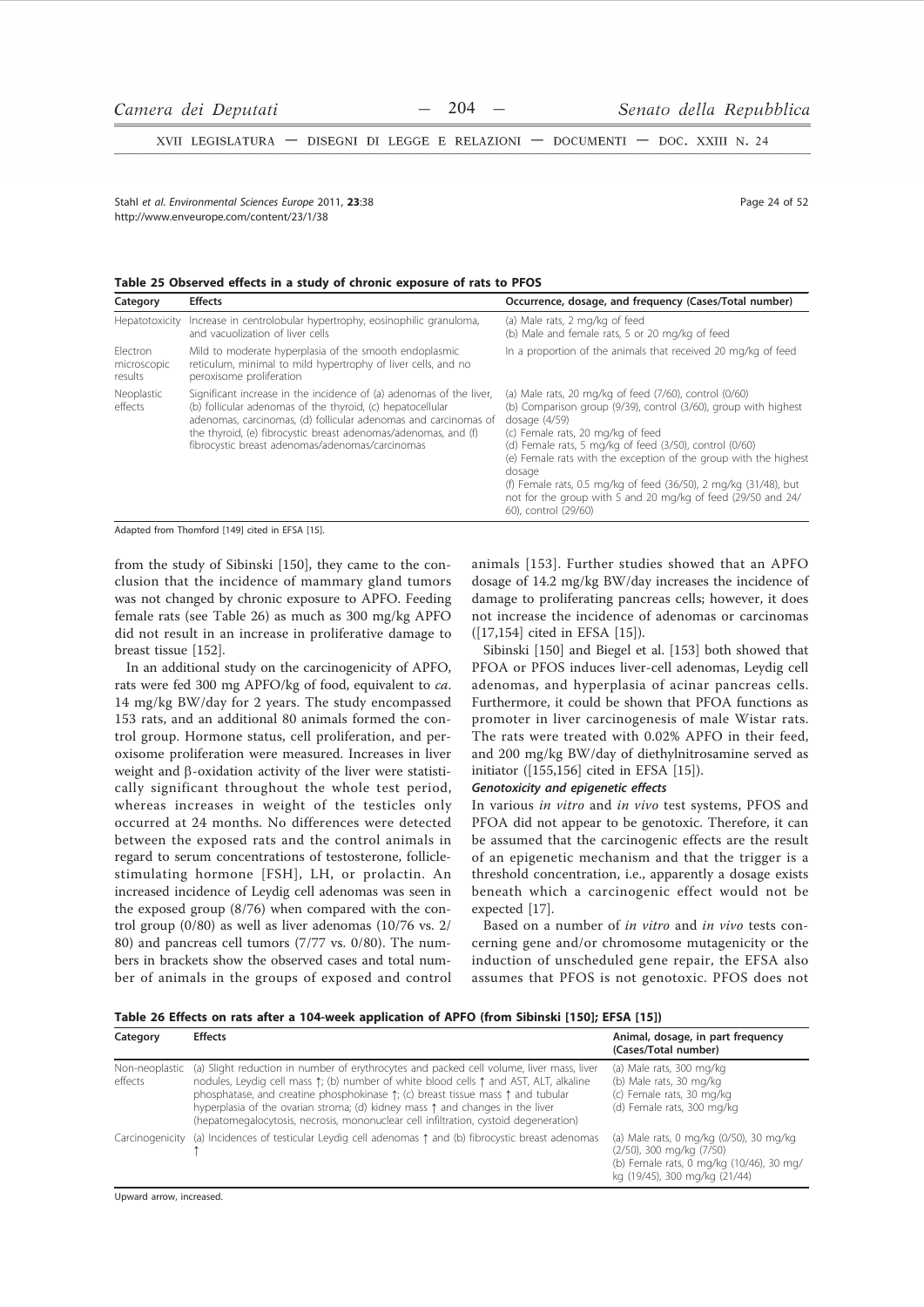XVII LEGISLATURA - DISEGNI DI LEGGE E RELAZIONI - DOCUMENTI - DOC. XXIII N. 24

Stabl et al Environmental Sciences Eurone 2011 23:38 http://www.enveurope.com/content/23/1/38

induce gene mutation with or without metabolic activation in a bacterial test system, does not cause chromosome aberrations in human lymphocytes, and does not induce unscheduled DNA synthesis in rat hepatocytes. PFOS does not cause formation of micronuclei in a mouse's bone marrow cells in vivo. Various in vitro and in vivo genotoxicity tests for precursors of PFOS and Nethylperfluorooctyl sulfonamide ethanol [N-EtFOSE], N-EtFOSA, N-methylperfluorooctyl sulfonamide ethanol were also negative. APFO also failed to induce back mutations in tests with Salmonella typhimurium or Escherichia coli, both with or without metabolic activation. APFO did not cause chromosome aberrations in human lymphocytes or in ovary cells of Chinese hamsters, with or without metabolic activation, nor did it lead to cell transformation in mouse embryo fibroblasts. An in vivo micronuclear test on mice treated with PFOA was also negative [15].

Murli et al. [157] twice tested the potential of APFO to cause chromosome aberrations in cells of the Chinese hamster. In the first test, the results were positive, both with and without metabolic activations, i.e., chromosome damage was observed. In the second test, APFO induced chromosome aberrations and polyploidy only without activation. However, these effects were only observed at cytotoxic concentrations of APFO [15].

In the study by Yao and Zhong [158], PFOA was seen to induce not only DNA strand breaks, but also increased concentrations of reactive oxygen species and 8-hdroxydesoyguanosine [8-dG]. This result suggests that the observed genotoxic effects are induced by an oxidative damage to the DNA or by intracellular ROS. Takagi et al [159] also detected significantly increased 8dG concentrations.

### Reproductive and developmental toxicity

PFOS and PFOA neither interfered with reproduction nor did they lead to any appreciable teratogenic effects. Both substances did, however, show developmental toxicity when the mother animal was exposed during pregnancy, i.e., they led to a reduced increase in body weight after birth and reduced the number of live births and the viability of the progeny in the first five days after birth [15,17,115,134,160,161].

For example, in a study by Lau et al. [162], all liveborn young rats, born to a mother that was exposed to 10 mg PFOS/kg BW/day during gestation, were pallid, inactive, became moribund within 30 to 60 min, and died shortly thereafter. The offspring of mother animals that received 5 mg PFOS/kg BW/day, survived for 8 to 12 h. This could also be observed in progeny of mother animals that received 20 or 15 mg/kg BW/day. However, 95% of these progeny died within the first 24 h after birth. Approximately 50% of the progeny died when the mother animal received 3 mg PFOS/kg BW/day (rat) or

10 mg/kg BW/day (mouse). Wet nursing the progeny by a non-exposed control animal did not improve their viability. Prenatally exposed rats and mice that did survive showed delays in growth and opening of the eyes. Exposed young mice had significantly higher liver weight and lower  $T_4$  concentrations in serum but unchanged T<sub>3</sub> and TSH concentrations when compared with non-PFOS-exposed animals [162].

In a two-generation study on rats, Lübker et al. [163] found fertility parameters unchanged after oral application of the maximal PFOS concentration was tested (3.2 mg/kg BW/day).

In another two-generation study on rats, the progeny of PFOS-exposed mother animals (LOAEL =  $0.4$  mg/kg BW/day) were found to gain body weight more slowly in the F1 generation and to have reduced birth weight in the F2 generation. The serum concentrations of the animals (F0) on the 21st day of gestation were  $26.2 \text{ mg}$ / kg and of the fetuses, 34.4 mg/kg (liver- and serumpooled). The NOAEL was calculated to be 0.1 mg/kg BW/day ([164] cited in EFSA [15]).

Unaltered fertility parameters were found in yet another two-generation study of PFOA-exposed rats by Buttenhoff [165]. The highest dosage in this study was 30 mg/kg BW/day. No signs of maternal toxicity were observed in the animals at exposures up to this dosage. However, compared with those in control animals, the adult body weight of the progeny was lower and liver and kidney weights were higher even at the lowest dosage tested, 1 mg/kg BW/day. The mortality rate of the progeny was increased at 30 mg/kg BW/day, which is the highest dosage tested [17].

Because of allusions to a correlation between PFOA serum concentrations with a reduced sperm count in young Danish adults and/or a longer period before pregnancy occurred, York et al. [166] reevaluated these twogeneration studies. Testicular and sperm structures and functions, however, were unchanged in APFO-treated rats with an average PFOA serum concentration as high as 50, 000 μg/L. Since the PFOA concentration in the Danish cohort was  $5 \mu g/L$ , the authors assume that there is no causal relationship between PFOA concentrations in serum and a reduction in sperm count in these men [166].

Lau et al. [161] carried out studies on the developmental toxicology of PFOA using mice since the excretion of PFOA in female rats is so rapid that these animals were not considered appropriate experimental subjects for these tests. Effects (increased liver weight) were observed in the mother animals exposed to a dosage of 1 mg/kg BW/day or higher. Increased resorption of fetuses and reduction of survival rate and body weight gain of the live-born progeny were observed when mother animals received dosages of 3 mg/kg BW/

Page 25 of 52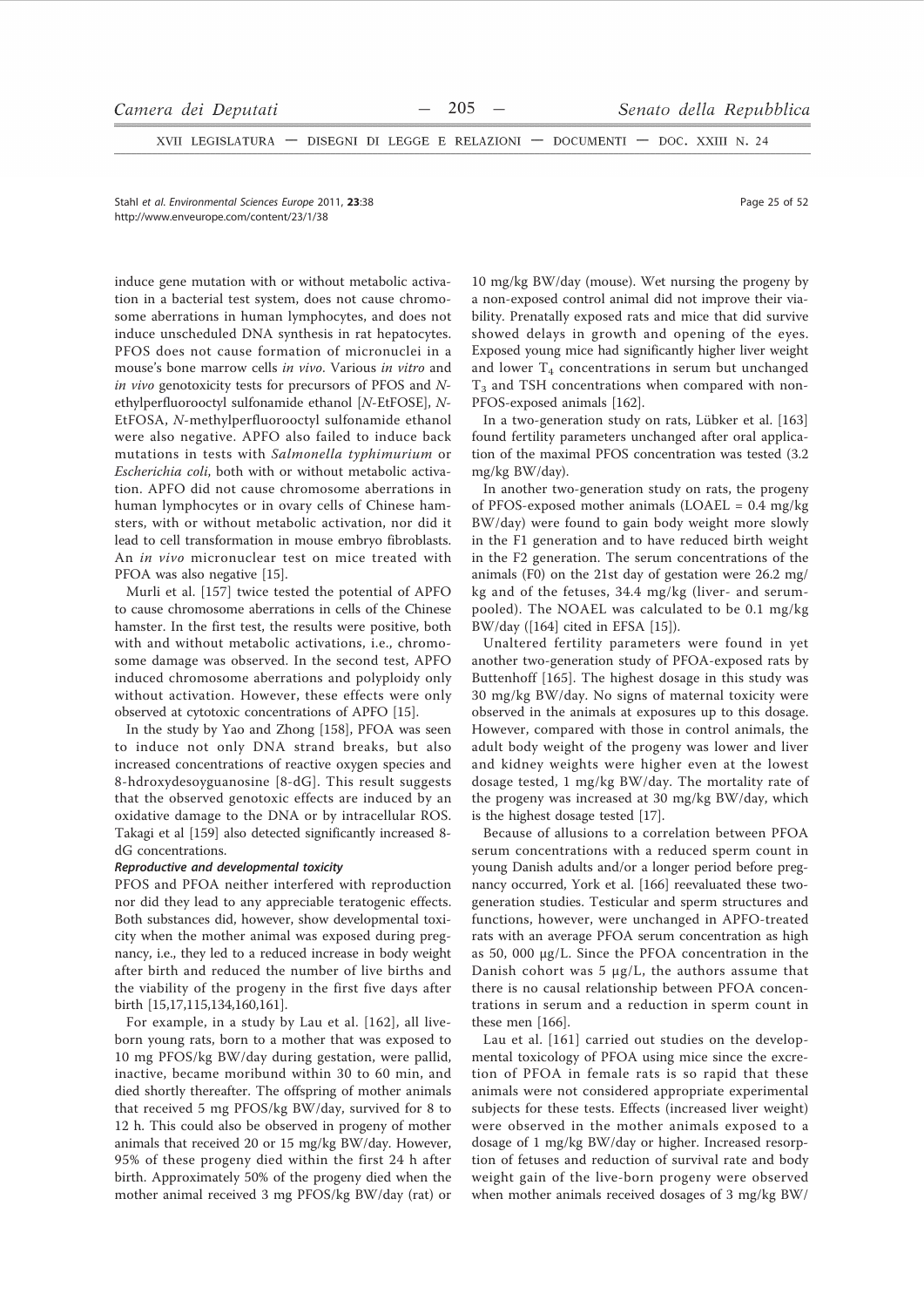XVII LEGISLATURA - DISEGNI DI LEGGE E RELAZIONI - DOCUMENTI - DOC. XXIII N. 24

Stahl et al. Environmental Sciences Europe 2011. 23:38 http://www.enveurope.com/content/23/1/38

day. These effects exhibited a steep dose-response curve. The resorption of all of the fetuses in a litter during gestation (full-litter resorption) which resulted from a dosage of 5 mg PFOA/kg BW/day or higher was particularly striking [17,161].

Grasty et al. [167] set out to determine a critical time period of gestation for effects of prenatal exposure using Sprague-Dawley rats. The authors administered 25 mg/ kg BW of the potassium salt of PFOS on GD 2 to 5, 6 to 9, 10 to 13, 14 to 17, and 17 to 20 or 25 or 50 mg/kg BW on day19 to 20. Neonatal mortality was observed for all of the time periods; however, the incidence of stillbirths increased with the PFOS exposure at later periods of gestation, reaching 100% for prenatal exposure on GD 17 to 20. Exposure to PFOS in the late phases of gestation is apparently adequate to induce effects that are toxic to reproduction. This result suggests that PFOS damages the organs that develop in the last phases of gestation. Grasty et al. [168] therefore examined the lungs of newborn rats and discovered thickening of the alveolar walls of prenatal PFOSexposed young animals. However, as a result of the normal phospholipid profile of the lungs and the fact that treatment with dexamethasone or retinylpalmitate did not ameliorate the situation, it must be concluded that the neonatal mortality is not due to the immaturity of the lungs [15]. Lau et al. [115] mentioned studies that suggest an effect of PFCs on the pulmonary surfactants, e.g., dipalmitoylphosphatidylcholine. In a study in which PFOA was exclusively applied in the late phase of gestation, it was also shown that this treatment was adequate to trigger developmental toxic effects in mice ([169] cited in BfR [17]).

In a cross-fostering study, Lübker et al. [170] observed that neonatal mortality was also high in progeny that had been exposed to PFOS in utero but which had not been exposed to any further PFOS in milk. Compared with control animals, a diminished gain in body weight was also noted in animals that were only exposed to PFOS via the milk they drank, but were not the progeny of PFOS-treated mother animals [17,115].

Yu et al. [171], in another cross-fostering study, observed that both pre- and postnatal PFOS exposures  $(3.2 \text{ mg/kg}$  feed) lower the T<sub>4</sub> concentration in the prenatally exposed progeny. On days 21 and 35 after birth, the  $T_4$  concentrations were reduced by 20.3% or 19.4%, and in postnatally exposed rats, by 28.6% or 35.9% compared with control animals.

Liu et al. [113] injected young mice with 50 mg/kg BW PFOS on different days after birth. They then measured, among other things, the concentration of maleic acid dialdehyde, superoxide dismutase [SOD] activity, and the total antioxidative capacity [T-AOC] as parameters of oxidative damage that might be occurring. PFOS induced a loss of body weight in mice and an increase in the relative weight of the liver. It also suppressed SOD activity and diminished the T-AOC in the brain and liver. Younger mice were more sensitive to the effects of PFOS than older animals [113].

Abbott et al. [172] studied the influence of PPAR $\alpha$  on the PFOA-induced developmental toxicity using wildtype and PPARa knockout mice. The authors administered oral dosages of 0.1, 0.3, 0.6, 1, 3, 5, 10, and 20 mg/kg BW on the 1st to the 17th GD. (The effects are described in Table 17). Resorption of all fetuses of a mother animal through the administration of 5 mg PFOA/kg BW/day occurred as frequently in the PPARαdeficient mice as in the wild-type animals. The effects of PFOA cannot therefore be attributed fully to the activation of PPAR $\alpha$ . PPAR $\alpha$  does, however, seem to play a role in the delayed opening of eyes and the postnatal reduction in weight gain [15,17,172]. Abbott et al. [173] came to the conclusion that the developmental toxicity effects are not dependent upon the activation of  $PPAR\alpha$ by PFOS. The wild-type mice were just as sensitive to the effects of neonatal lethality as were the PPAR $\alpha$ knockout mice. Furthermore, it can be seen from this publication that PPAR $\alpha$ ,  $\beta$ , and  $\gamma$  are expressed in early developmental phases in embryos of rodents and humans. The expression patterns depend upon the developmental stage and the type of tissue, leading to the assumption that PPAR $\alpha$ ,  $\beta$ , and  $\gamma$  play important functions in many cell types and organs during development [173].

The influences on reproduction by PFOS and PFOA are not limited to mammals but have, for example, also shown to affect chickens [174-176], quail, mallard duck [177], frogs, and fish  $([178,179]$  cited in Lau et al.  $[115]$ ). The following observations stem from studies on the developmental and reproductive toxicity of other PFCs:

The toxic effects of N-Et-FOSE are similar to those of PFOS. This may be explained by the transformation of N-Et-FOSE into PFOS; however, N-Et-FOSE was also seen to increase the number of stillbirths and mortality of the newborn in the  $F2$  generation of rats ([163,164] cited in Lau et al. [115]). The effects of 8:2 FTOH on rats were slightly similar to those of PFOA into which FTOH can be transformed. The NOAEL for 8:2 FTOH was determined to be 200 mg/kg BW/day ([58] cited in Lau et al. [115]). PFBS did not elicit a verifiable developmental effect in rats [115]. In contrast to observations on PFOS and PFOA, exposure of pregnant mice to PFBA was not found to have adverse effects on survival of newborn or their postnatal growth [180]. Although PFHxS, compared with PFBS, PFOS and PFOA, has the longest half-life in humans, no effects on reproduction or survival and growth of the progeny was observed in rats. The NOAEL for developmental toxicity of PFHxS

Page 26 of 52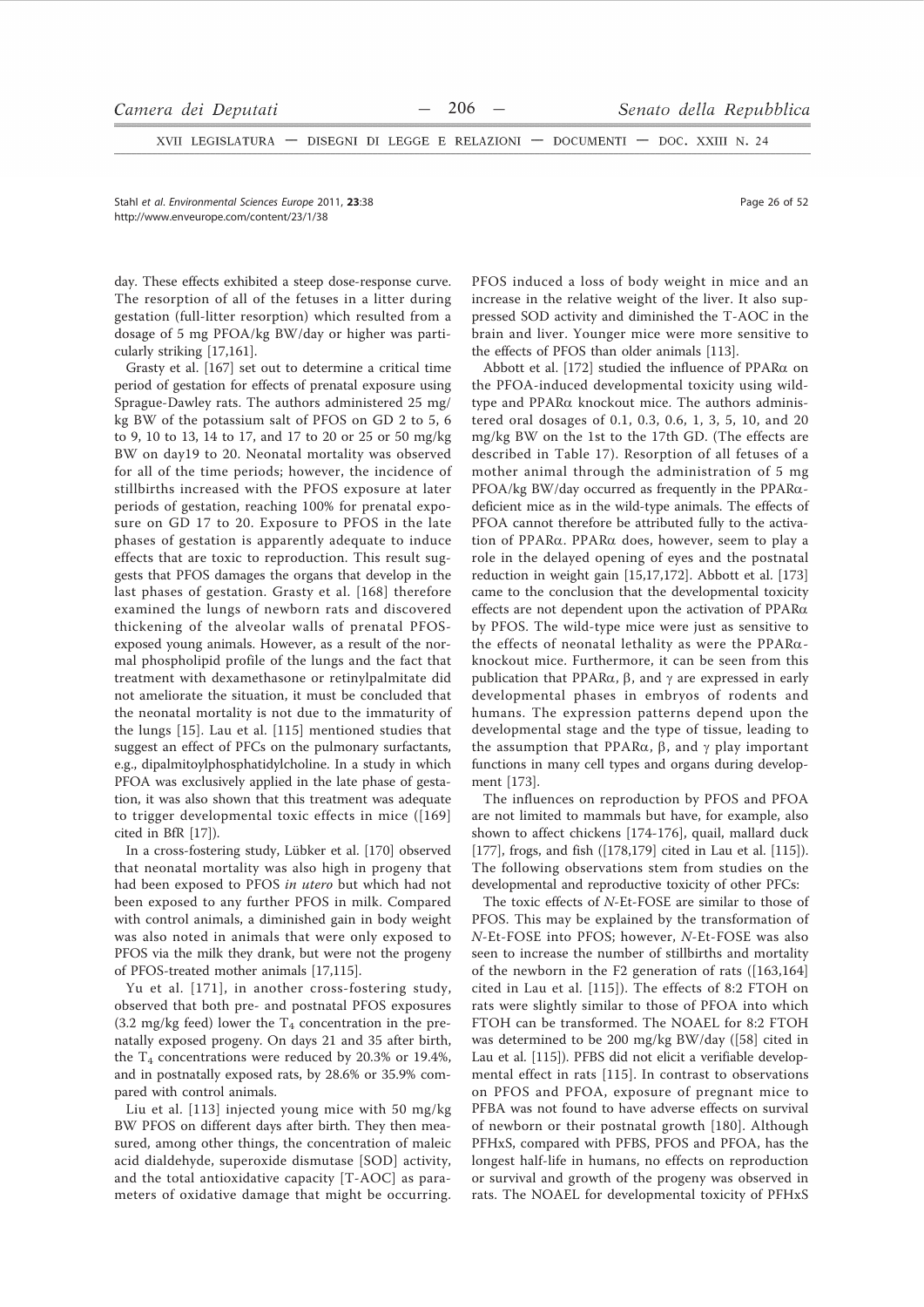XVII LEGISLATURA - DISEGNI DI LEGGE E RELAZIONI - DOCUMENTI - DOC. XXIII N. 24

Stahl et al. Environmental Sciences Europe 2011, 23:38 http://www.enveurope.com/content/23/1/38

was determined to be 10 mg/kg BW/day ([181] cited in Lau et al. [115]). Perfluorodecanoic acid, like other PFCs, did not induce deformations and also did not elicit any other developmental toxic effects [182].

PFNA led to cell apoptosis in testicles of male rats. The animals received oral doses of 1, 3, and 5 mg/kg/ day for 14 days. The results imply that the 'death receptor pathway' is the chief mediator for apoptosis in the kidneys which is a result of PFNA exposure. It is not yet known whether PFNA induces the changes in Fas and FasL expressions directly or whether the imbalance between testosterone and estradiol, which causes germ cell apoptosis, is involved in the Fas/FasL pathway [183]. Table 27 presents a survey of the studies on reproduction and developmental toxicity of PFOS, PFOA, and other PFCs.

## Neurotoxicity

A study by Austin et al [107] showed that PFOS can have an influence on the neuroendocrine system in rats. The authors discovered reduced food intake and body weight, influence on the ovarian cycle, increased corticosterone concentration, and decreasing leptin concentration in serum as effects of PFOS exposure. In addition, noradrenaline concentrations in the paraventricular nucleus of the hypothalamus were elevated.

In an in vitro study, Harada et al. [184] observed that PFOS increases the negative charge density in the cell membrane of Purkinje cells, e.g., nerve cells in the cerebellum, of rats. It also reduced the membrane potential, leading to hyperpolarization and thus influencing activation and inactivation of the ion channels. This appears to indicate that PFOS has an effect on the action potential in nerve cells [185].

Slotkin et al. [186] tested the neurotoxicity of PFOS, PFOA, FOSA, and PFBS in an in vitro experiment on undifferentiated and differentiated PC12 cells. After addition of the substances, the authors examined the cells for inhibition of DNA production, deficits in cell numbers and growth, oxidative stress, reduced viability, as well as changes in the production of the neurotransmitters, dopamine and acetylcholine. They came to the conclusion that the different PFCs do not exhibit the same influence on neurons and that it is unlikely that a simple, mutual mechanism is behind all of the neurotoxic effects. FOSA exhibited the strongest effects on the cells, followed by PFOS and PFBS, and finally, PFOA. FOSA depressed DNA production, caused oxidative stress, and reduced the viability of the cells. An explanation for the stronger toxic potential of FOSA is most likely the increased hydrophobicity of this compound and the inherently enhanced access to the cell membrane [186].

In their study, Liao et al. [187] also came to the conclusion that the effects of PFCs on the neurons of the hippocampus of rats are dependent upon the length of the carbon chains and on the functional groups on the alkyl chains. The influence of PFCs on synaptic transmission, calcium current, and neurite growth were examined. Longer chain compounds or such that have a sulfonate group appeared to have stronger effects than short-chain PFCs with a carboxylate group. For example, the experiments with PFOS and PFTDA displayed the highest frequency and strongest amplitude of spontaneous miniature postsynaptic currents [187].

Ten-day old mice received a single dose of 0.75 or 11.3 mg PFOS/kg BW, 0.58 or 8.7 mg PFOA/kg BW, or 0.72 or 10.8 mg PFDA/kg BW in their stomachs. Their spontaneous behavior, defined as movement, breeding behavior, and total activity, as well as their habits were then observed at 2 and 4 months. Behavioral abnormalities were observed in the mice that were exposed to PFOS and PFOA. These appeared as a reduced or deficient adaptability and hyperactivity of the adult mice. These effects became stronger with age. An effect on the cholinergic system was examined using the nicotineinduced spontaneous behavior test on 4-month old animals. The response to nicotine was hypoactivity in exposed animals in contrast with a hyperactive response to nicotine in control animals. Based on the response to nicotine, the effects appear to be mediated by the cholinergic system. These neurotoxic changes are similar to those induced by other POPs such as PCB [15,188]. In a subsequent study on mice, Johansson et al. [189] also showed that PFOS and PFOA increased the concentrations of proteins that are necessary for normal brain development, the tau protein and synaptophysin. Tau proteins play a role in the pathogenesis of Alzheimer's disease, and synaptophysin is a membrane protein of synaptic vesicles [190]. Altered concentrations of these proteins could possibly explain the behavioral changes described above [189].

According to the results of Sato et al. [191], a single dose of PFOS ( $\geq$ 250 mg/kg in rats,  $\geq$ 125 mg/kg in mice) caused tonic spasms; however, ultrasound stimulus was required as trigger. Even with ultrasound stimulus, PFOA was not found to cause spasms. Changes in neurotransmitter concentrations in the brain or damage to nerve cells did not occur. Therefore, it was not possible to finally elucidate the mechanism responsible for the spasms. PFOS concentrations in the brain (20 to 25 mg/ kg) were always lower than those in the liver, kidneys, or serum and increased with passing time after application [191].

The developmental neurotoxic effects were studied in a further in vivo study. Rats were fed 7.2 or 14.4 mg PFOS/kg of feed from the beginning of gestation until 30 days after birth. The cross-fostering method was used to differentiate between pre- and postnatal

Page 27 of 52